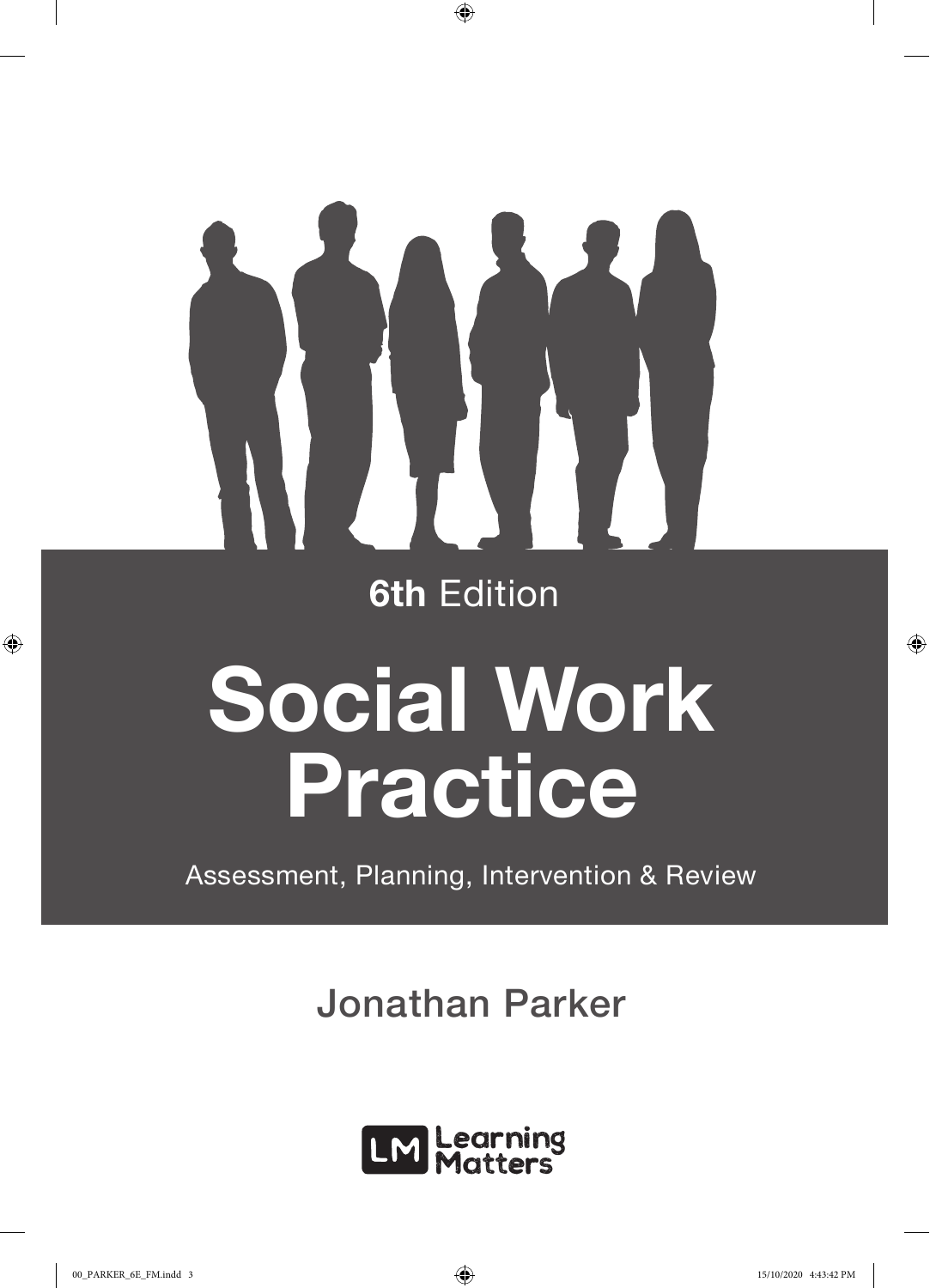# 1

**Understanding** assessment in social work practice: theoretical concerns

### **Introduction**

Assessment is a term often used in social work with little regard to its definition and the meanings created by and made of it. It is recognised as a key task in social work practice (Bartlett, 1970; Parker, 2013; Parker, 2020). Government policy acknowledges this and has, in the UK, developed frameworks for assessment that emphasise its centrality for effective planning, intervention and positive outcomes while local authorities have adopted models that reflect a commitment to participation, finding out what matters to people and acknowledgement of the strengths and resources of people using social work services (Partners4Change, n.d., SCIE, 2017a; Social Care Wales, 2019; Scottish Government, 2020). You will be asked to complete, contribute to and present assessments during your practice learning for the degree and once qualified. The centrality of good social work assessment was emphasised by the inquiry into the death of Victoria Climbié (Laming, 2003), is further reinforced in Lord Laming's updated report (Laming, 2009), and forms an important plank within Eileen Munro's report (Munro, 2011) in calling for higher quality assessment to improve the child protection process throughout its duration. This emphasis on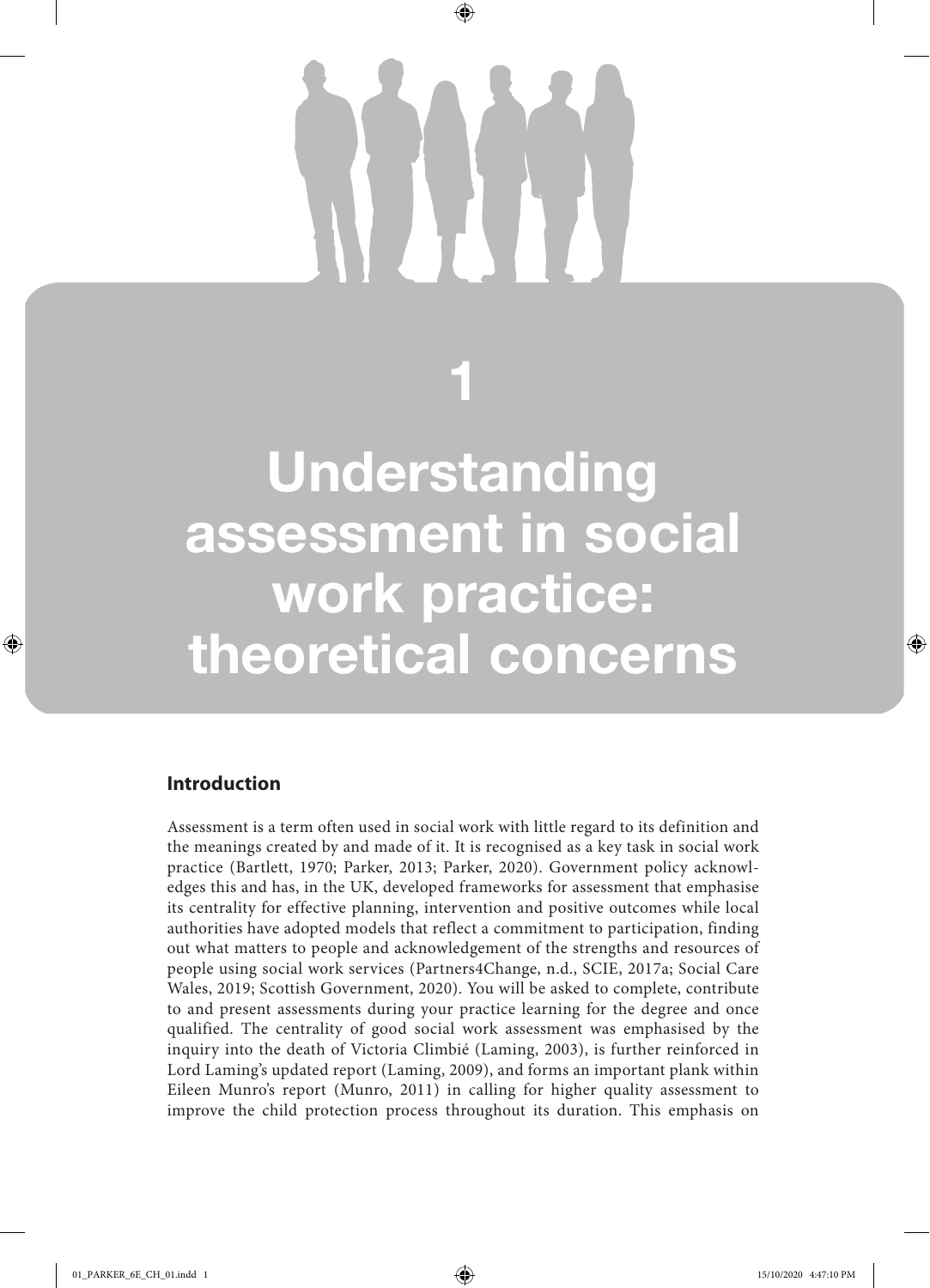assessment can lead to misunderstandings that it is simply a normative process, one which is self-evident and needs little or no explanation. This is not the case. It is important that you have a thorough knowledge of what makes a good assessment, how they are conducted and some of the difficulties that might arise when making an assessment. However, it is also crucial to adopt a critical approach to the often unquestioned acceptance of assessment as a 'cornerstone' of good practice (McDonald, 2006). If we do not ask questions, the taken-for-granted assumptions may form social or disciplinary discourses of 'what is or should be' in social work. So, when reading how the inquiry into the death of Victoria Climbié, in the early 2000s, influenced assessment practices in social work to adopt a questioning focus (Laming, 2003), ask yourself why this should be and whether it should always be so or needs to be flexible enough to adapt to individual circumstances. Ask yourself what the assessment is saying about your role and practice as a social worker and about the people with whom you are working.

Although written at the beginning of the century, the Climbié inquiry is an important point in the history of assessment in social work. It clearly identifies some of the actions and responsibilities that social workers need to take into account when making an assessment that still hold true for social workers today. For instance, when referrals are made concerning children, those children must be seen in a timely manner (in the original report within 24 hours or the reasons why this cannot be achieved must be clearly recorded; recommendation 35). Where there are allegations of deliberate harm, the social worker must:

- speak alone to the child;
- see and speak with carers;
- visit the child's accommodation:
- seek and consider the views of other professionals;
- agree a plan to provide for the child's welfare.

(recommendation 40)

In making these assessments, social workers should have the confidence to question other agencies and their involvement or conclusions (recommendation 37). This is not always easy and developing confidence demands that we as social workers know what it is we do and why we are doing it. This, again, is something that the Climbié inquiry focused on. For instance, recommendation 34 states that social workers should not undertake home visits without being clear about the purpose of the visit, what information is being sought and what will happen if there is no one at home. It is also important that social workers check any prior information they have, if at all possible, and pay strict attention to recording visits and information gained in a case file. It is recognised that these responsibilities are demanding and the Climbié inquiry, again, states that social workers should receive regular supervision that considers case recording (recommendation 45). It is in supervision that questions should be raised about how the assessment is proceeding and not solely focus on whether the recommendations above have been followed to the letter. Of course, inquiry recommendations do not guarantee that tragedies can always be prevented, any more than social workers can be blamed for the deaths of children or adult service users. This is evidenced by events such as the deaths children, for example Peter Connelly (Baby Peter), Daniel Pelka, Dylan Tiffin-Brown or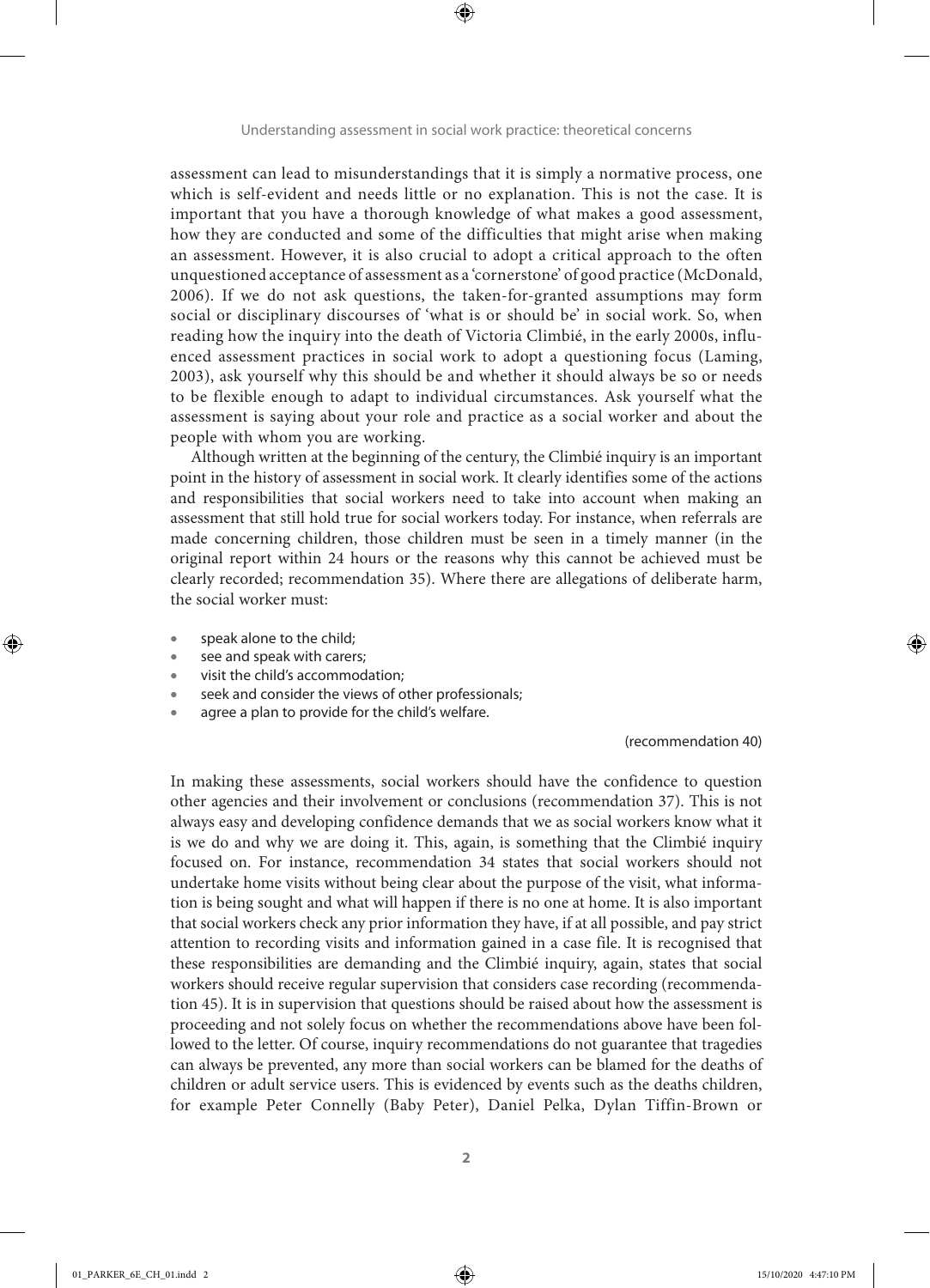Evelyn-Rose Muggleton as well as adults (see Policy Partners Project, n.d.). However, learning from, reflecting on and asking questions about prior events and inquiries, research and, crucially, your own practice will hone your understanding and skills. What is clear is that having an assessment function gives social workers a tremendous amount of authority that differs from the conventions of everyday life, such as speaking to children without their parents being present, looking at the adequacy of accommodation, their interactions and so on. It is important to keep this in mind if one is to remain respectful as a social worker.

Social workers, albeit not exclusively as a profession, undertake a wide range of assessments that are not solely confined to children in need and child protection, including the following:

- care assessments and specific assessment for carers (Care Act 2014);
- mental health assessments for admission to hospital, treatment or guardianship (Mental Health Act 1983, ss.2, 3, 4, 7);
- 'best interests' assessment and Liberty Protection Standards (Mental Capacity Act 2005, s.4, Mental Capacity (Amendment) Act 2019).

The same approach to learning as mentioned above in respect of children and young people will help you develop your practice – reflect, question and learn from external events and your own practice. This questioning approach and ability to negotiate a difficult terrain that includes a range of competing explanations or demands is something the previous professional body in England highlighted (HCPC, 2016), and remains part of the professional standards for current UK professional bodies.

### **Activity 1.1**

Pick any two overviews of serious case review reports and read them through. (You can find these reports by typing in 'serious case review overview report'.) Look at the similarities and differences and consider what these might mean for your practice and development as a social worker undertaking assessments.

### **Comment**

You will no doubt be struck by common emphases on the necessity of sharing information with other professionals, producing clear, informative records and being able to justify your assessments. It is the emphasis on assessment that we most want to reflect on and engage with in this chapter. If you have considered a child safeguarding report you may find it useful to read Chapter 5 of the *Working Together to Safeguard Children* guidance (HM Government, 2018) which outlines the importance of learning gained from serious incidents and sharing that locally to improve practice. If you are reading a mental health inquiry you should consult the *Mental Health Act Code of Practice* (Department of Health, 2015b), and consider this alongside the Care Quality Council evaluation that the guidance is not always being used (Care Quality Council, 2018). We will explore this further in Chapter 2.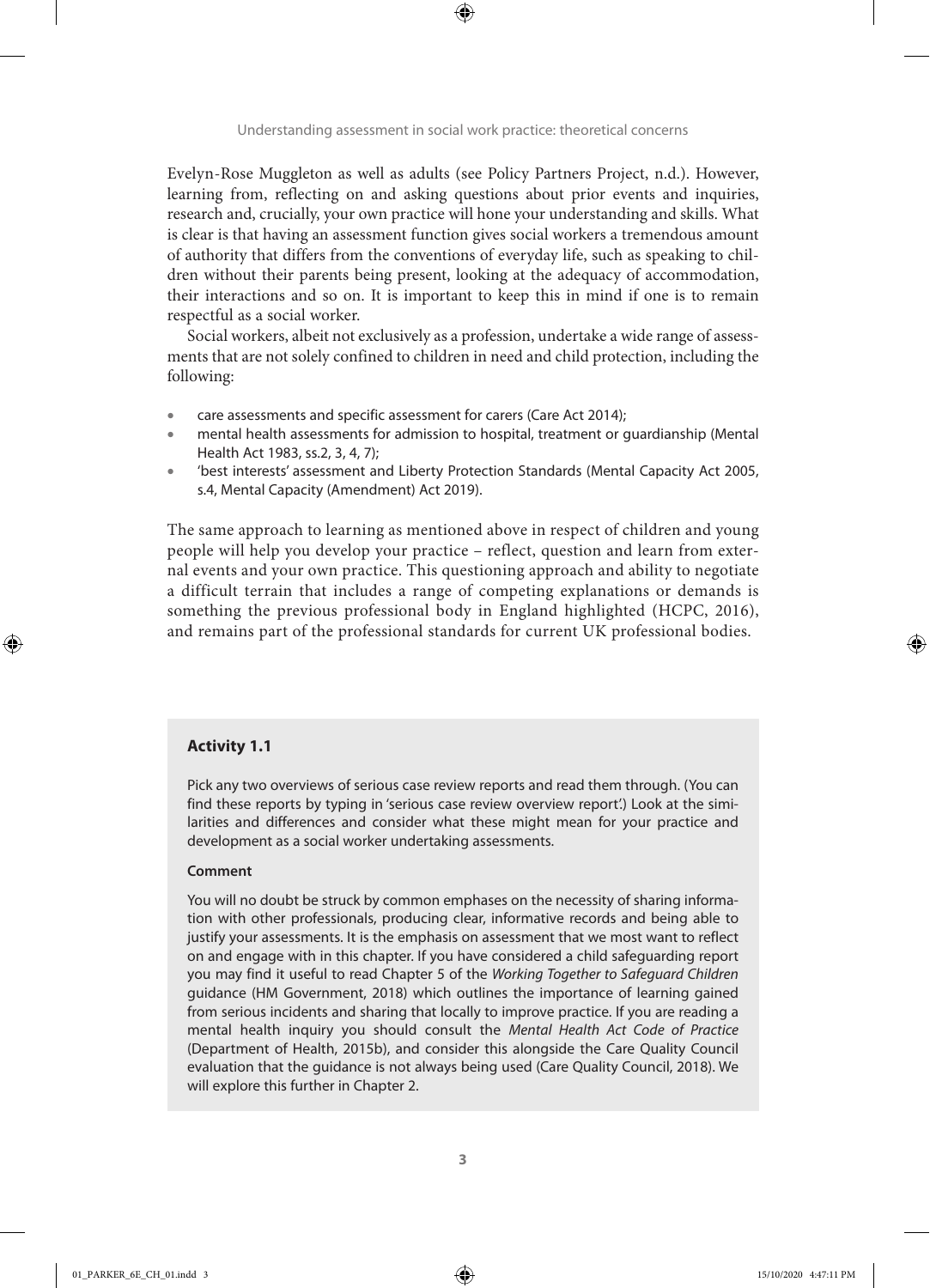In this chapter, you will be introduced to some definitions of assessment, types of assessment and key influences affecting social work assessments such as ethics, power, professionalism and anti-oppressive practice. You will be invited to consider how an assessment is made with service user groups common to social work – in child and family work, and work with adults. As mentioned in the Introduction, we will not cover all groups of people who use social services, but just a selection to illustrate key points. To illustrate some of the processes involved we will introduce case studies later in the chapter. The importance of a multidisciplinary focus in assessments will be emphasised in terms of sharing information with other professionals, and from the perspective of people who use social work services who are unlikely to want to be assessed again and again for the same service by a number of agencies and professions (see Quinney and Hafford-Letchfield, 2013; Smith, 2018). However, you will also be asked to question the purpose and use of assessments, and how they can be personfocused, relationship-based and proactive in achieving agreed aims. This will provide you with knowledge that you can use when considering the five key tools for use in assessment that will be introduced in Chapter 3.

The centrality of assessment work is recognised also in social work education. Indeed, being skilled in conducting assessments is a key requirement for social workers and is recognised in the government's drive to improve social work education (Department of Health, 2002a). Learning about assessment during university-based and practice-based education was recognised as important by newly qualified social workers in a study on newly qualified social workers by Bates et al. (2010), something which continues to be important (Keen et al., 2016). This importance has also been confirmed by the previous professional body's Standards of Proficiency (SoPS) (HCPC, 2017), the Professional Capabilities Framework (PCF) (BASW, 2018) in England and the professional standards of the current professional bodies, Social Work England (2019), Social Care Wales (2017), Scottish Social Services Council (2016), Northern Ireland Social Care Council (2019). It is included in the Knowledge and Skills Statements (KSS) for child and family social workers and adult social workers in England (Department for Education, 2014; Department of Health, 2015a). Before developing and learning assessment skills it is important to have some idea of what an assessment is and how one might be defined.

### **What is assessment? Definitional perspectives**

This section introduces ways in which assessment might be understood. It is important to have an awareness of different understandings of assessment because the ways in which it is understood can affect what is done, how the assessment takes place, how information is used and interpreted, and what plans are made as a result. This will affect not only the ways in which you work, but also how service users, carers and other professionals involved in the assessment perceive the process and work with you. Indeed, adopting a critical, reflective and questioning approach to assessment is important in avoiding a 'taken-for-grantedness' by which the notion that current assessment practices in social work are normative and the implications they have for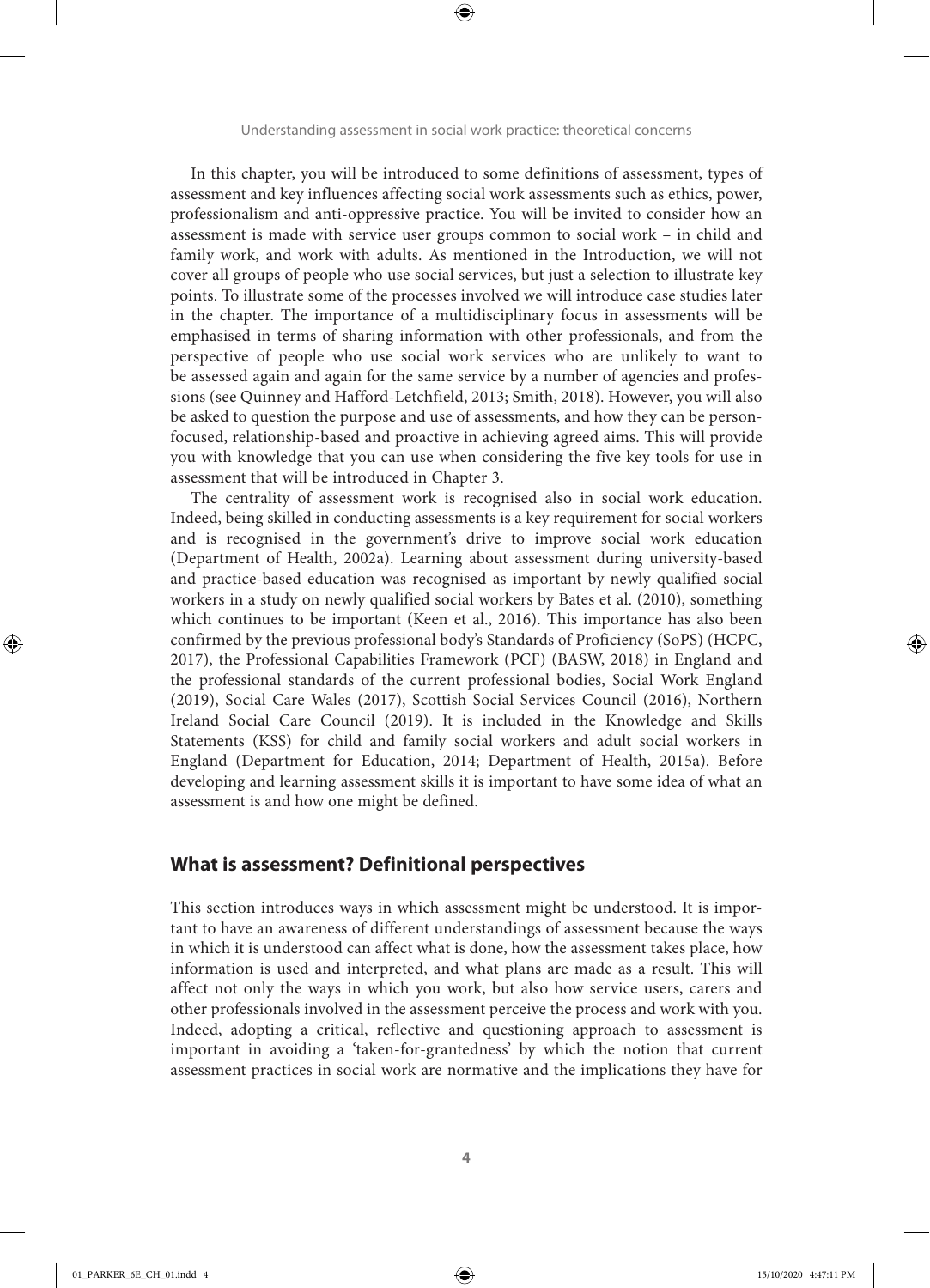the profession, yourself as a social worker and your service users are also not to be questioned.

It is often useful to start with a dictionary definition. The *Oxford English Dictionary*  sees assessment in terms of judging or valuing the worth of something. This is an indication of a skilled activity by someone who is competent to judge between things of different value. It implies the use of standards against which something can be appraised. This certainly appears to be the case in many social work assessments in which judgements are made. Sometimes social work students can feel uncomfortable with this and it is important to disentangle the making of judgements and applying a value-perspective or being judgemental, the latter being something to avoid. However, the dictionary definition leaves out the interactive and human contexts which also feature in social work assessments. The definition suggests that there are right and wrong situations or good and bad values – a suggestion that, in social work, demands critical appraisal. The dictionary definition offers an economic understanding that underpins much of contemporary social welfare practice. However, it is important for social workers that it is not the worth of the person that is being assessed or judged but the potential for growth and change, and growth and change are individually perceived and constructed. The other danger that social workers should be aware of is the application of 'judgements' that derive from our organisations or from society as a whole. These may counteract our professional values. Where they do not, they may act in opposition to the values, wants and wishes of the individuals being assessed, and it is important here to balance and weigh options, and the meanings these may have for those involved, before proceeding.

### *Assessment: art or science?*

The perceived conflict between social work as 'art' or as 'science' is central to the debate about definitions. The debate is well rehearsed in the literature (see Richmond, 1917; England, 1986; Reamer, 1993; Munro, 1998; Bent-Goodley, 2015) and links to contemporary discussions concerning evidence-based practice (Webb, 2001, 2006; Sheldon and Macdonald, 2009). If assessment is an art it cannot be limited by definitions, structured questionnaires or checklists, or even be fully described; rather, it would rely on the creativity, wisdom and skill of the assessor as refined through experience. This may be thought to leave people open to the whims of individual social workers and their particular views and beliefs, although it would lend itself to relational aspects of social work (see Chapter 5). It would not necessarily provide a systematic approach or one that service users could expect to receive regardless of practitioner, team or region. But we have to question if this is necessarily a 'bad' thing. If, on the other hand, assessment is a science, then it should be open to precise measurement and be practised effectively by following steps outlined in a 'technical manual' of social work. This could be seen as reducing human relations and situations to a common set of standards and criteria, and would not allow for diversity in setting, culture and interpretation of situations. Consider the following example.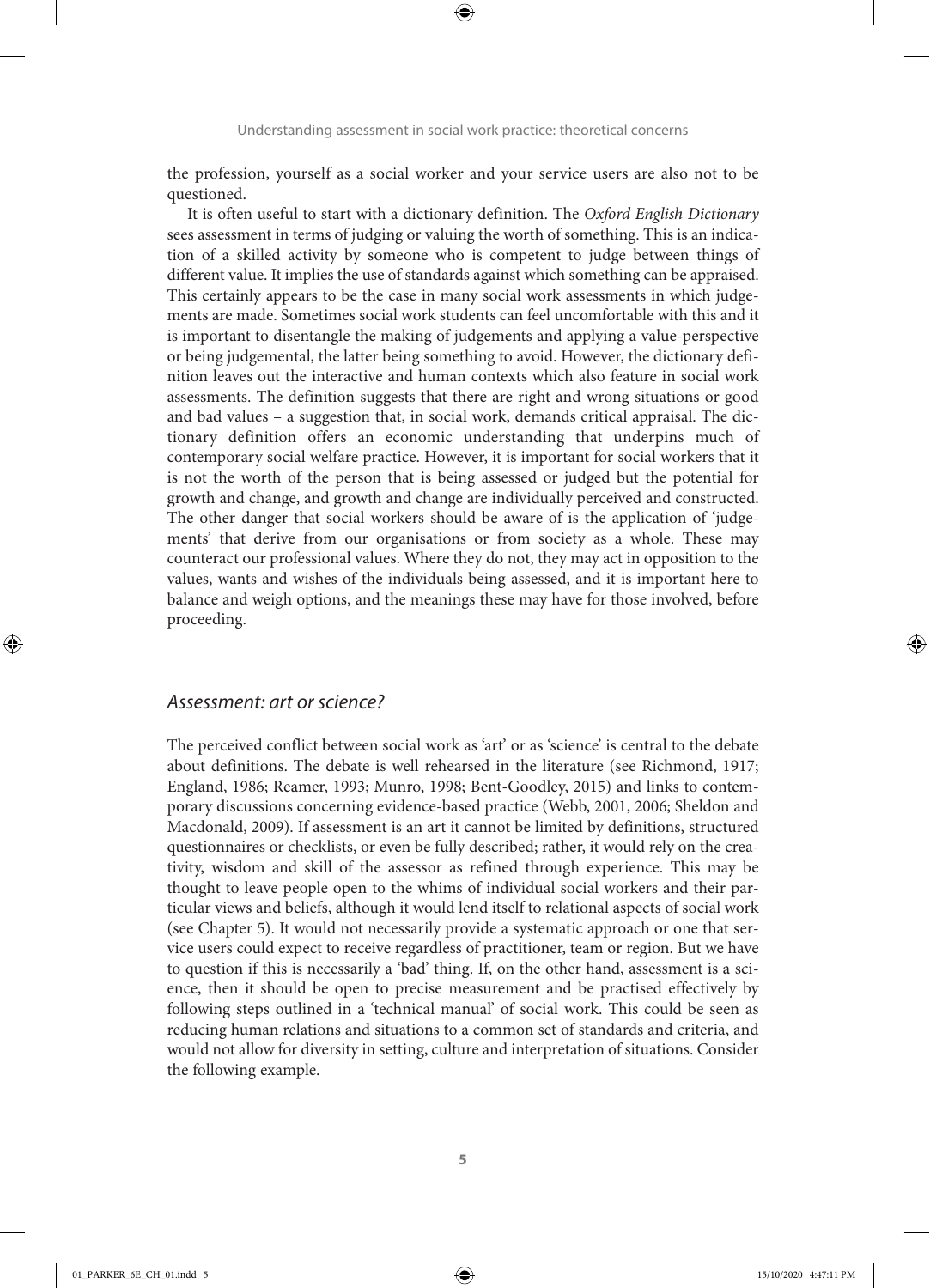### **Case study**

John has contacted the local community mental health team. For some time he has felt depressed, lethargic and unable to cope with his job. The team leader has asked that an assessment be undertaken.

- a) Tim, a social worker using an arts-based approach, talks with John about his situation in a free-flowing and broad way. He decides on the basis of his assessment and his prior experience that John is particularly vulnerable and would benefit from intensive support from the team.
- b) Janice takes a systematic and 'scientific' approach to assessment. Her assessment of John takes into account a range of risk and vulnerability indices that are validated by their use on groups of similar people. Her assessment scores John below the threshold of risk that would guarantee him eligibility to a service from the team.

A balanced approach would reject the notion that art and science are mutually exclusive. They are of course interdependent and we would suggest that social work assessment is both an art and a science since it involves wisdom, skills, appreciation of diversity and systematically applied knowledge in practice (Parker, 2007a, 2008, 2015, 2020).

Perhaps a helpful way of ensuring that social work assessment is approached as both an art and a science is to follow an 'ethnographic approach', which we explore more fully in Chapter 5. Ethnography will be best known to you as a research method. However, many of its characteristics are akin to those involved in social work practice. Traditionally, ethnography involves deep immersion into the worlds of those at the focus of the research, drawing on participant observation (Hammersley and Atkinson, 2007; Atkinson, 2015). This involves negotiating an entrance into those worlds, seeking to understand them by walking alongside the people, exploring alternative perspectives and challenging one's own normative views (Ashencaen Crabtree et al., 2016b). More recently, time constraints in research have meant that shorter, intensive bursts of time are spent in the research environment and ensuring the depth of appreciation of the world of the people involved has become the focus of debate (Wolcott, 2008; Ashencaen Crabtree et al., 2016b). These technical, scientific considerations alongside the art of negotiation, engagement and immersion are mimicked within social work assessment practice. Entrance to the worlds of others is negotiated and mandated, and seeking an in-depth understanding of how those others perceive, experience and understand their worlds forms a central plank in undertaking an assessment that values the individuals with whom the person is working (Parker and Ashencaen Crabtree, 2016; Parker, 2016).

Let us return to the case of John.

### **Case study**

A third social worker, Jeannette, would use her prior experience of social work with people in John's position, weighing that knowledge against the eligibility criteria of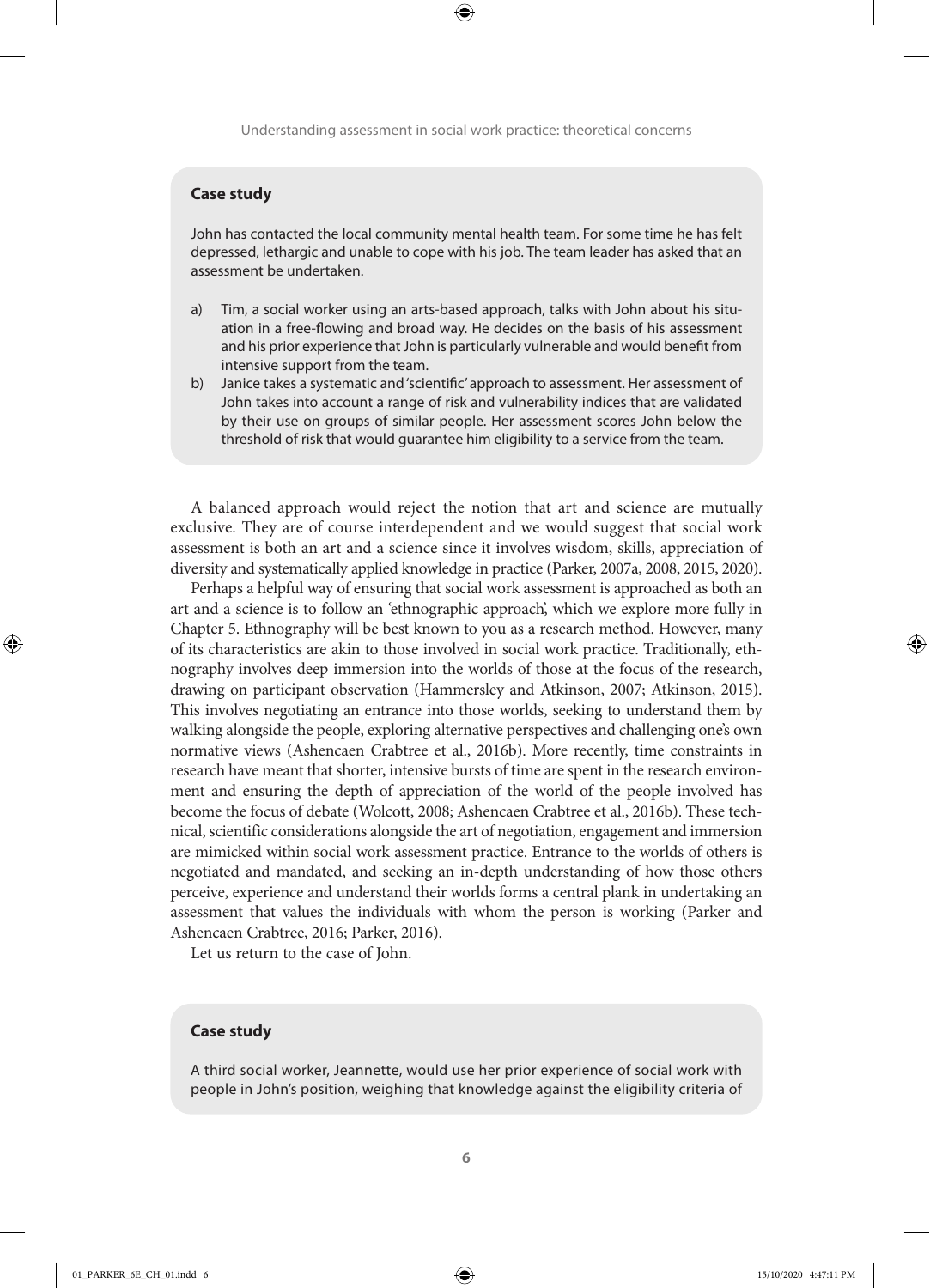the agency and the structured assessment tools that are designed to assist decisionmaking. The difference between Jeannette and Janice is that Jeannette would see the assessment instruments as 'tools' for a job and not prescriptions. They are also important in engaging the person, encouraging them to participate and to lead the work.

The approach taken by Jeannette is echoed by Milner et al. (2020) who describe assessment in terms of its practical application, and also as an art form. For them, assessment is identified as follows:

*analysis is about making sense of events and statements, arriving at an overall picture and an understanding of what is happening and perhaps giving some thought as to how the situation has come about … Judgement is about what is good enough and what is not, what is dangerous and what is reasonably safe, what is of reasonable standard and what is not. Decision-making is about future action or inaction and aspects of that action, with a plan for carrying it out and reviewing it.*

(Milner et al., 2020, p3, emphasis added)

### *Values, diversity and service user involvement*

Social work assessments are firmly rooted in the context of social work values (Middleton, 1997). The emphasis on values is important because assessments are about making judgements but not about being judgemental, as we noted earlier. Milner et al. (2020) identify several potential pitfalls in making judgements that we need to avoid. These include paying attention selectively, stereotyping and labelling people (attributing certain characteristics to people because we think that is how they are likely to behave) and sensory distortions (what we see and what we hear). Groups, agencies and teams, as well as individuals, can also be affected by developing collective assumptions and perspectives on situations which become entrenched and unspoken 'discourses' that affect the ways in which team members practise (see Foucault, 1979; see also the following case study).

### **Case study**

Chris is well known in the social work office. Since having his first child removed from his care and subsequently adopted, he has been to the office on several occasions, becoming angry, and shouting and swearing at the social work staff. Once he threatened violence to the social worker involved in the initial assessment.

*(Continued)*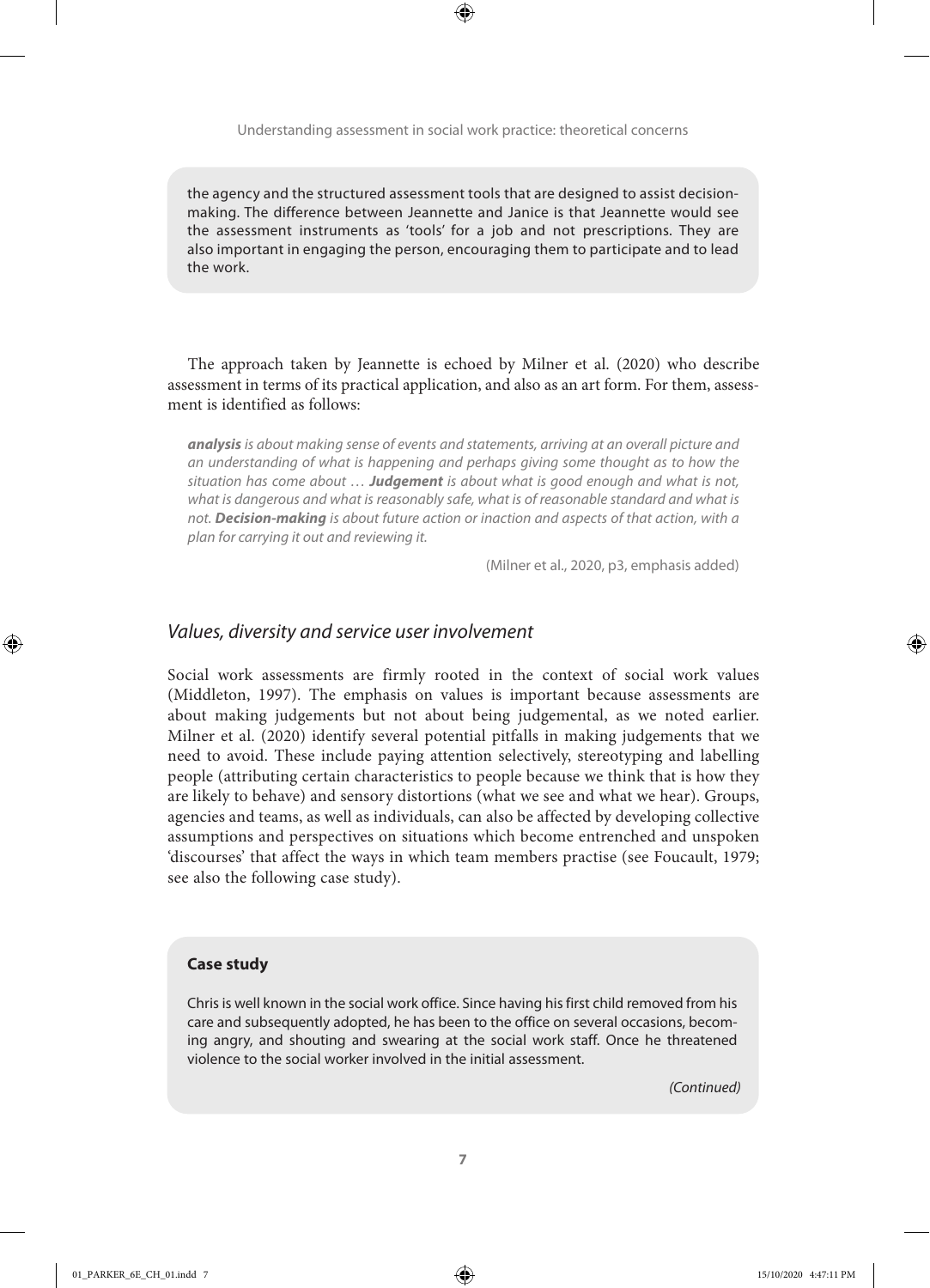### (Continued)

Three years after this incident he has again come into contact with the social work team as he has become involved in a relationship with a woman who has two young children. Jeremy, a social worker new to the team, has been asked to assess the new situation. His colleagues have warned him about Chris's 'dangerousness'. Chris is a big man, sporting several tattoos on each arm and a 'skinhead' haircut. On first meeting Chris, Jeremy was quite nervous and a little on edge when Chris became loud. Jeremy realised that Chris was wearing a hearing aid, and was being open and detailed about the past and present situation. He appeared to want to engage with him.

### **Comment**

You may have experienced something like this yourself, or perhaps you have been on the receiving end of such misunderstandings.

Starting from strengths, respect for service users and keeping clear records can assist in offsetting some of these difficulties. This is something we will discuss further in this chapter. Milner et al. (2020) present a model of assessment which acknowledges that knowledge is developed through interactions with other people and does not necessarily proceed in a straight line between point A and point B. This is important if we are going to avoid labelling people like Chris in the case study above, and if we are to undertake comprehensive and valid assessments.

The reduction of individual situations to a set of problems and causes may suggest that there are clear 'right and wrong' actions and situations that can be observed and assessed. The constraint of resources, tightened under austerity, and the implementation of eligibility criteria to restrict access to services compound this view, according to Milner et al. (2020). Assessments are rarely, if ever, 'value-free' and the particular perspectives of social workers influence the way they are conducted and their analysis (Ney et al., 2013; Parker, 2015). It is imperative, therefore, that workers should be aware of and check their individual bias and how this may well affect the assessment undertaken (Clifford, 1998). It is useful to keep in mind some of the thinking of the French sociologist Bourdieu about daily practices (Bourdieu, 1977). Bourdieu described how unspoken, tacit assumptions are formed by our behaviours and actions in everyday life. External aspects of everyday life do not only structure these habitus, but also exert an impact on it. So, while our perspectives about social work assessment are structured by policies, organisational practices and, indeed, academic writing, they influence how these are perceived and experienced by others. It is important, if we are to be critical and reflective, to bring to the surface these unspoken, taken-for-granted understandings of assessment.

Milner et al. (2020) suggest that social workers should acknowledge the power they have in making assessments and that multiple interpretations of situations are considered. This demands acknowledging, questioning and, where appropriate, challenging some of the 'discourses of power' that have been created within social work as a discipline, including within your social work education, and in respect of you as a social worker, how you present to others in manner, dress, speech and so forth (Foucault, 1979). Negotiation between service users and social workers and the construction of a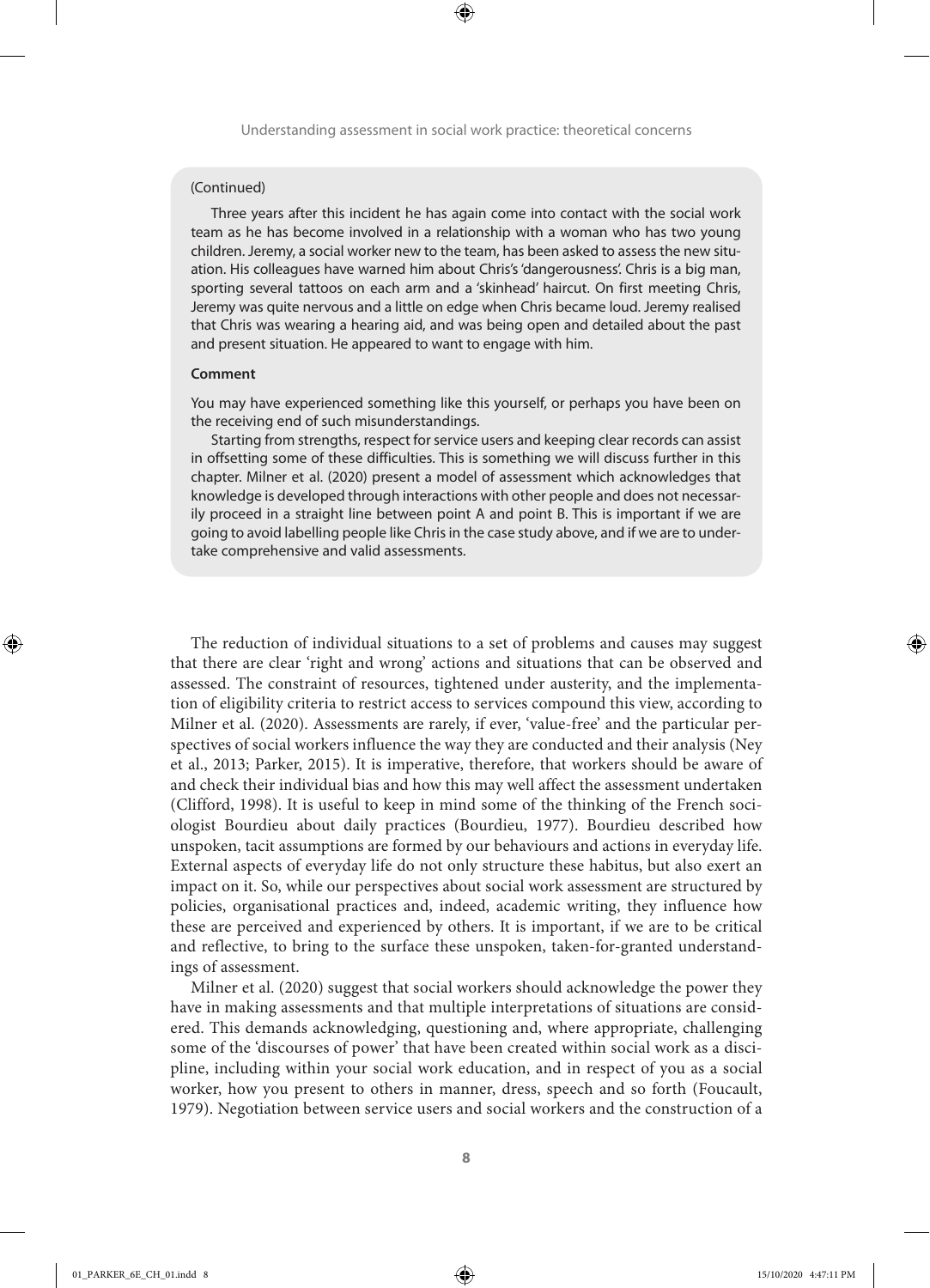joint narrative form the basis of their assessment approach. Assessment concerns the development of a social narrative that takes into account diversity and what each of the parties bring. If you can acknowledge your position within the contexts in which you work, you can more easily adopt a co-creational approach to the assessment. This will in turn be likely to better reflect the needs of those with whom you are working (see Fook, 2016), and is aided by following an ethnographic approach, as suggested earlier. Writing from a childcare perspective, Cooper (2000) argues that when social workers are reflexive – identifying, questioning their own biases and ensuring assessments are interactive and collaborative – it is possible to create effective interpersonal relationships and offset potential bias. The importance of reflection and reflexivity in assessment has been shown by the analysis of critical incident accounts (see Parker, 2010; Ashencaen Crabtree et al. 2012, 2014; Parker et al., 2012, 2014), many of which mirror the situations described by people who use social work services. Social workers need, in their assessments, to listen to people, validate their experiences and work collaboratively to promote service users' strengths. This is something with which Fook (2016) also agrees. She considers that the traditional and accepted approach to assessment involves sorting into categories and creating eligible and ineligible types, the common element being to frame situations in terms of 'problems' which fit those holding the power and resources. These approaches also lend themselves to a linear model of social work which is belied by experience. The alternative approach allows for multiple and diverse understandings developed in the particular context of the individuals involved. The models developed by Milner et al. (2020) and Fook (2016) use a narrative approach that is constructed with the service user and is open to change and development. Assessment becomes a process of dialogue rather than fact-finding. It is also important not to be bound by restrictive assessment proformas but to question what information is needed, why it is needed and to what uses it might be put, something that Munro (2011) emphasised in raising the quality of practice. Let us return briefly to the case study of Chris.

### **Case study**

In developing a working relationship with Chris, Jeremy was able to allow him time to rehearse his past experiences with social workers, the hurt he had felt and the anger that it had aroused in him. Jeremy was also able to put forward the reasons why the actions had been taken and the responsibilities that social workers have. While this was painful for Chris, it allowed him to work with Jeremy in a more open and collaborative way. They were able to discuss together ways in which progress might be made.

### *Theory and assessment*

One problem in defining and understanding assessment that has been recognised for some time is that there have been very few attempts to construct a systematic theory of assessment in social work (Lloyd and Taylor, 1995). Coulshed and Orme (2006) describe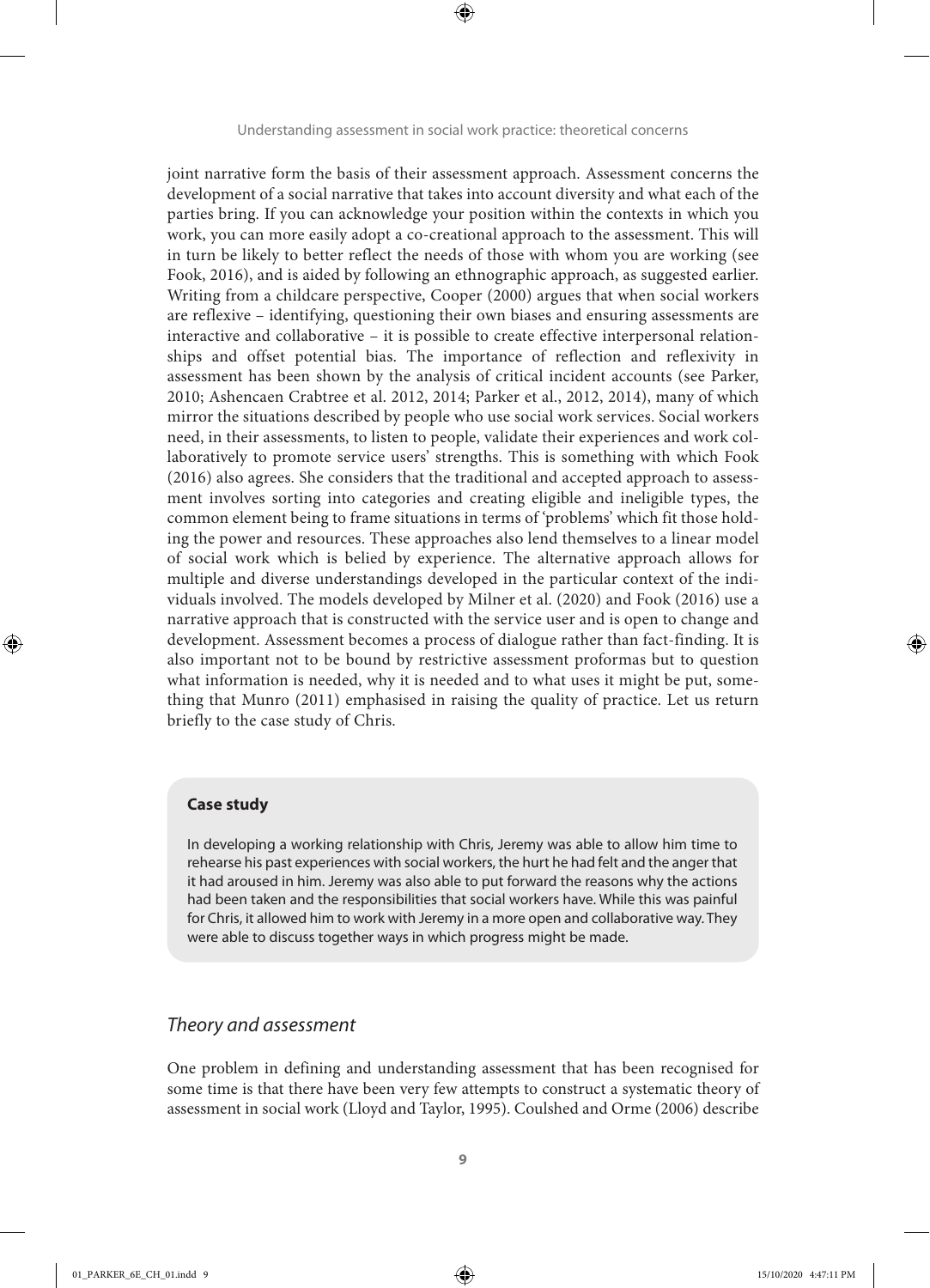how assessment may be understood by its core processes, its purposes or its theoretical base, but this fluidity lends itself to a functional typology rather than systematic theory. What is clear is that the theoretical approach taken by social workers and the agencies in which they work influences the assessment process in a similar way to personal values and belief systems, suggesting that power is a central concept in theorising social work assessment. Social workers need to acknowledge not only their personal beliefs, values and biases, but also the impact their approaches might have on the way an assessment proceeds. Social workers should be open, honest and explicit with service users if power relations are to be acknowledged (Coulshed and Orme, 2006; Duschinsky et al., 2016). For instance, Howe (1992) identifies a range of broad theoretical categories that can be adopted in social work that take one of the following approaches:

- a problem-solving perspective, starting from the position that there is something wrong that needs to be fixed, whether in the present (cognitive behavioural) or in the past (psychoanalytic);
- a perspective that is concerned with the construction of subjective experiences or how people understand their experiences within society, how labels are applied to people on the basis of their actions;
- a political model that considers social problems in relation to social inequalities and the dominant political system.

Each of these approaches to social work affects the way an assessment proceeds. Consider the following case study and the different responses that might be made depending on the perspective or approach of the social worker.

### **Case study**

Jane, mother of Tony, separated from Eddie, Tony's father, after two years of domestic violence. Tony received an injury to his arm during one of these incidents. Eddie is now requesting greater contact with Tony.

A social worker taking a problem-solving approach would look to examine the risks that Eddie might pose to Tony, seek and test alternatives or ways of reducing any risks and look at potential strengths in Jane, Tony and their wider living system as well as any that Eddie might bring. This social worker might assess the capacities for change, development and protection of those involved.

A social worker from the second school of thought might assess the impact the situation might have on Tony, whether or not he wished for contact and the meanings that a lack of contact might have for both Tony and Eddie, and indeed Jane. This social worker might also explore how being seen as violent might impact on Eddie's capacity for change.

A social worker taking a more overt political approach may look to the problems that male domination has led to in creating a context in which violence towards women is seen as acceptable and where women are seen as victims. This social worker may also make a class-based analysis looking at education, employment and environmental factors that may have contributed to the previous situation.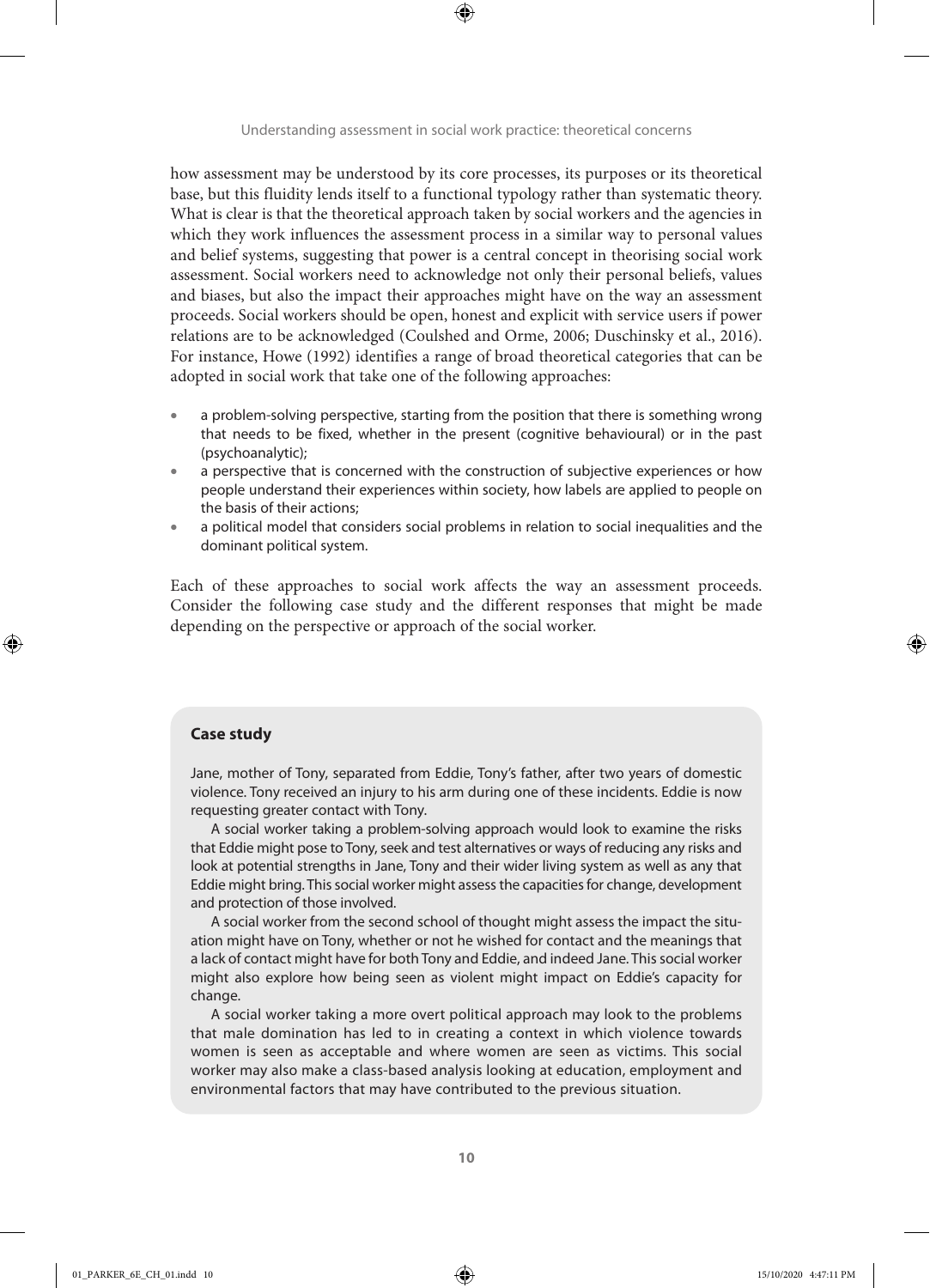### **Comment**

Social work assessments, therefore, combine the judgement or weighing up of something with the explicit acknowledgement of the importance of values, diversity and the views of others. One further way of looking at assessment in social work is to separate the 'types' of assessment used.

### **Assessment types in social work**

In this section, we will examine the different types of assessment in terms of their focus and duration. Before we look at different types of assessment it is important to take a little time to consider the question, 'Why is assessment so important?' We have seen the emphasis put on assessment in the Climbié inquiry (Laming, 2003) and by social work professional bodies. We have set it in the context of power and immersion in the lives of others. It is, however, not a discrete entity that can be undertaken in isolation from other aspects of social work and social care practice, and neither can ways of understanding it be disaggregated from the rest of practice in anything but a heuristic way. Assessment is an integral part of the social work process and, certainly in practice, assessment and intervention cannot be clearly separated. Assessment is part of a continuous process which links with planning, intervening and reviewing social work with service users. This is exemplified well in the ASPIRE model which we adopt here:

*AS – Assessment P – Planning I – Intervention RE – Review and Evaluation*

(Sutton, 1999)

If assessment is effective, then it makes it more likely that an intervention will succeed (Milner et al., 2020). Assessment is the key to effective social work practice in whichever area you are working and also a central task in contemporary social work (McDonald, 2006). The word 'effectiveness' requires a little comment here, although it is taken up further in Chapter 6. While often politicised by those who see outcome measures as most important to monitoring social work or other human service activity, the term is contested. In actuality, effectiveness relates to the extent to which something produces desired results or achieves agreed goals. Used in this sense we can understand that it is central to good social work practice that desirable consequences result from those relationships – something on which, perhaps, all sides of the debate can agree.

Unfortunately, the converse can also be true. When assessments are undertaken without suitable preparation and without a clear sense of purpose and direction, and without adequate attention to forging positive relationships, they are unlikely to produce good quality data or personal narratives that will help in planning to improve the lot of service users. They could even be dangerous if failing adequately to identify risks (Munro, 2011). Unsuitable assessments include those agency proforma assessments conducted without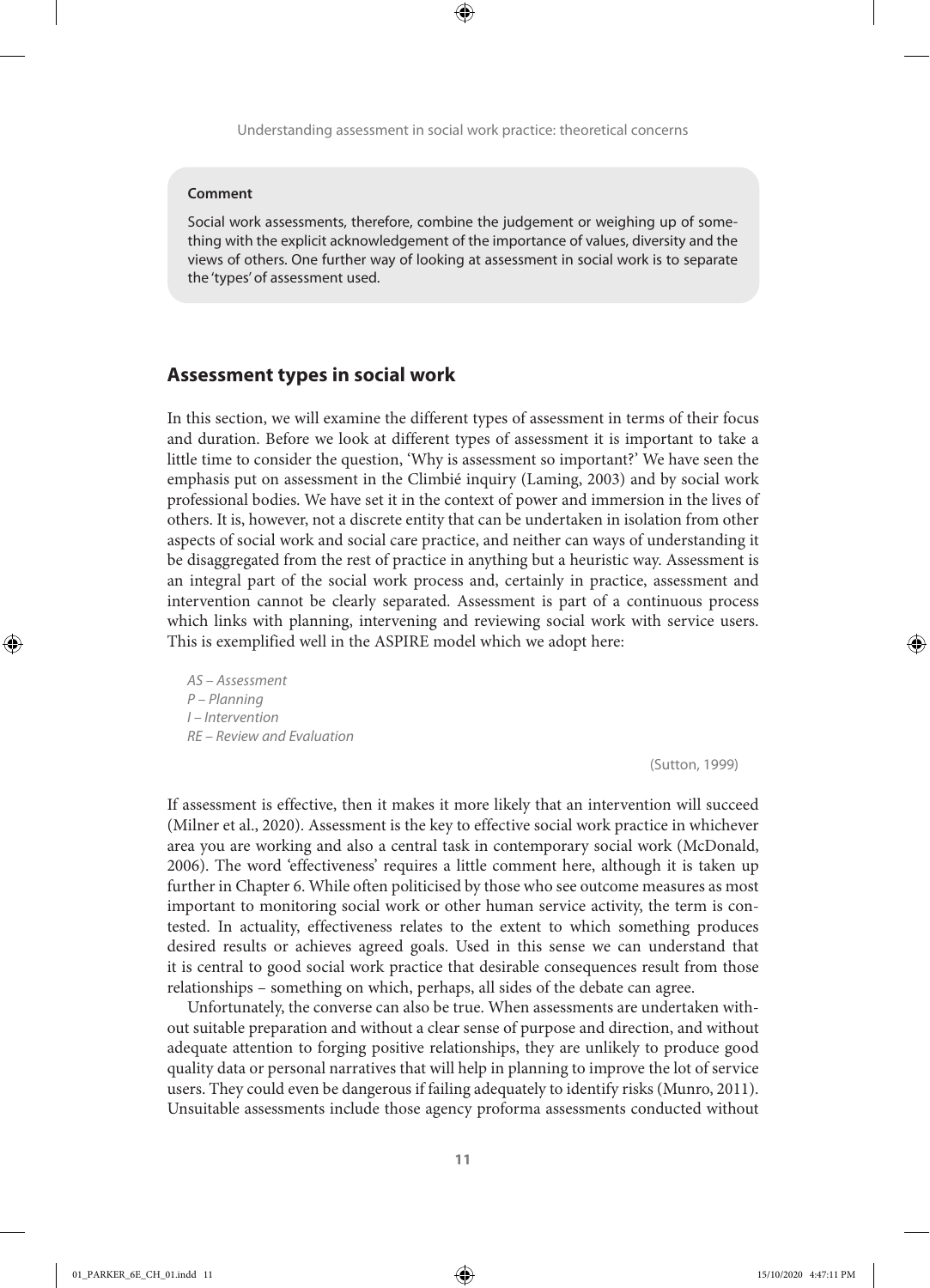question or applied without thought for the context in which they are undertaken. The following case study illustrates some reasons for paying attention to planning for assessment and specifying purpose.

### **Case study**

As a student on her first practice learning placement, Margaret was allocated a case concerning a mother, Carol, and her two young children. The referral from the health visitor had requested help with parenting and behaviour management.

Margaret was eager to begin practice. She telephoned Carol and organised a convenient time and date to visit. The day of the visit arrived. Margaret made her way to the house, rang the bell and introduced herself when Carol answered. It was at this point that she realised she had no plan, did not know what information to collect, how to collect it and to what ends she was making an assessment. Carol asked Margaret what she was going to do to help her with her children. Margaret did not know how to answer. The visit became tense and after 15 minutes ended with no further plans. Carol telephoned her health visitor the following day to say the social worker was 'useless'.

So the questions 'what is the assessment for?' and 'what is the focus?' are important. This requires that you are able to understand the extent and parameters of your assessment – what the mandate for conducting the assessment was and where the authority to undertake it came from; what your agency provides in the way of services; and what your professional social work values are. This means it is important that you are working with a clear sense of those values and understanding of your power as a social worker, ensuring the best possible outcomes from the relationship for those involved.

Fortunately, you are not likely to be placed in such a position because you will have a practice educator who will help you to plan and prepare for visits. However, this case study illustrates some of the difficulties that can arise when planning is inadequate or when the social worker has not clarified their role and the reasons for and expected outcomes of the assessment visit. Because assessment has been acknowledged as central to good social work practice, and with a growing recognition of the importance of relationships, a range of person-centred assesments have been developed that emphasise assets and strengths. We will consider some of these when we look at strengths perspectives in social work assessment.

In social work, assessments can be separated into two basic types – ongoing and fluid, or time limited and issues specific. Superficially, these two types may be seen as corresponding to the debate about social work as an art or as a science. In practice, they are more complex and often assessments comprise elements of both. Elsewhere, I describe that assessment does not simply represent a singular event, but continues after the production of a specific piece of work or report (Parker, 2007a, 2015, 2020). This is important politically as many media pronouncements and political understandings of social work suggest that if the right formula is applied, the right result will ensue – suggesting a linear-rational view of social work somewhat akin to that enshrined within some effectiveness debates. The model can be applied to the social work process as a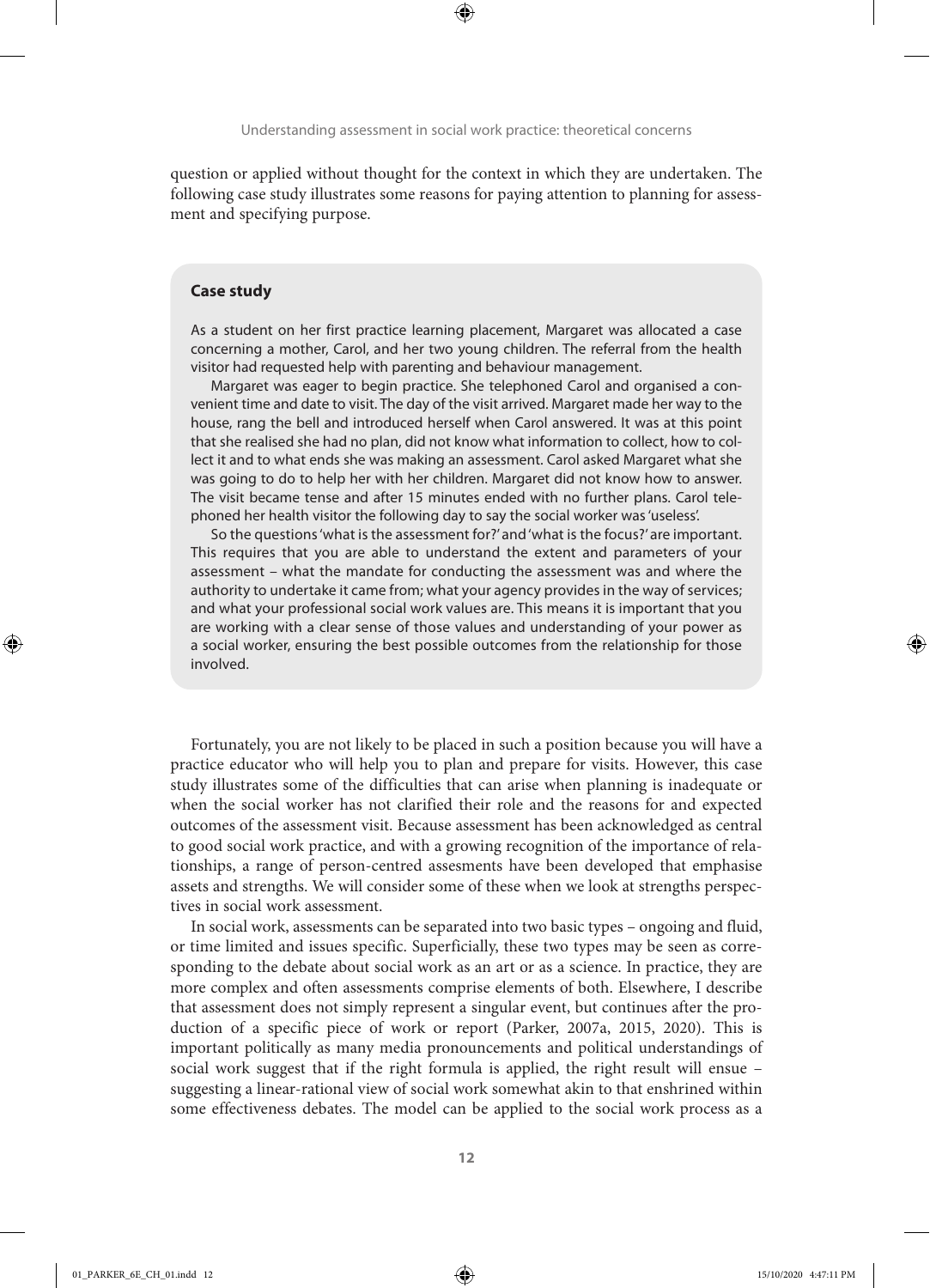whole and not just assessment (Parker, 2020). It is our responsibility as social workers to ensure that we continue to question our work reflexively.

### *Assessment as an ongoing, fluid and dynamic process*

Assessment is increasingly acknowledged to be a continuous process (Hepworth et al., 2009; Coulshed and Orme, 2006; Department of Health, Department for Education and Employment, Home Office, 2000). This is emphasised in the latest *Working Together to Safeguard Children* guidance (HM Government, 2018). This develops the *what* and *how* that need to be done but acknowledges that changes and developments occur in a person's life that may have a significant impact on how a situation is seen or responded to. It is something that continues over time. The benefits of this approach lie in seeing social work as a process in which assessment and intervention are interconnected and that social work is a dynamic activity that changes throughout its course (see Chapter 4). It also clearly associates assessment and evaluation in the social work process. As early as 1973 Pincus and Minahan developed this 'process' model of assessment in their systemic approach to social work practice which retains its relevance today.

*The process of assessment … continues throughout the planned change process. While the initial assessment serves as a blueprint, it will be modified as ideas are tested out and new data and information are gathered. The worker continually reassesses the nature of the problem, the need for supporting data and the effectiveness of the approaches chosen to cope with it.*

(p116)

The debate is extended by the increasing recognition that spirituality forms an important part of comprehensive assessments that focus on potential service-user strengths (Hodge, 2001; Gotterer, 2001). However, concern with spirituality is more widespread in healthcare practice than social work (Puchalski, 2006). Social workers need to acknowledge their own belief systems while respecting those of others but not shy away from spirituality or religious faith when making assessments (Furness and Gilligan, 2010; Ashencaen Crabtree et al., 2016a; Parker et al., 2017). Often spirituality, which concerns matters of existential importance to individuals that may not include religious belief, can be confused with religion and, again, social workers need to take care not to make assumptions that can skew assessments. Equally important when working with people who have a strong religious faith is not to 'essentialise' that faith by imposing a prescriptive and rigid interpretation on it. Using good assessment skills will assist social workers in learning of the centrality or otherwise of belief systems from those people with whom they work.

### *Single event/time-specific formulations*

In practice, however, social workers sometimes do not continue the assessment throughout a planned piece of work (Sheldon and Macdonald, 2009). In fact, some contemporary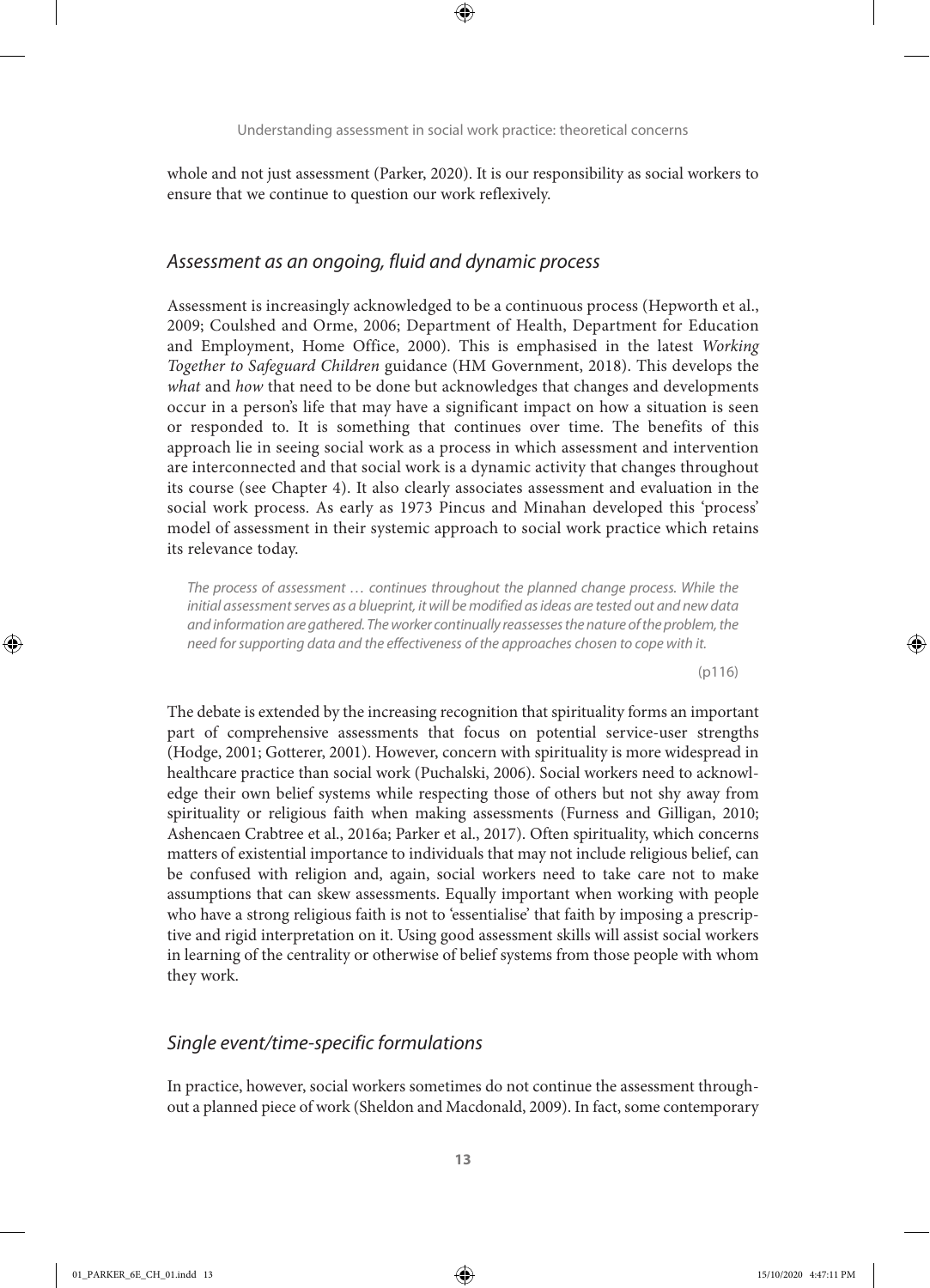policies and practice may preclude such a continuous process because of the artificial separation of assessment from the social work process as a discrete activity (McDonald, 2006) and the development of a split between assessing and commissioning or purchasing functions and the provision of services.

A second way of categorising assessment in social work is as a *time-specific formulation* (Hepworth et al., 2009). This means the production of a report after a time-limited period of assessment has taken place. For instance, a report for a youth offender panel, a report for a mental health assessment or a Care Act 2014 assessment report may represent such time-specific snapshot reports.

It is this kind of assessment that may suggest there are clear norms and standards. The assessment judges aspects of the service user's life against expected or accepted ways of seeing similar situations. It offers a way of examining a situation, event or individual within a specific timescale or period in a person's life. This focused approach lends itself to making predictions or identifying needs, goals and ways of achieving these. It also offers, at times, a baseline from which change can be continually monitored. It does not, however, necessarily tell you anything about the individuals or events except at this particular point in time. It may not present a full or accurate picture that holds over time or in different circumstances and it may reflect the values of those making the assessment rather than those being assessed. This is where the development of practice wisdom becomes important. Sheldon and Macdonald (2009) offer a valuable way forward in understanding the distinction between assessment types, suggesting that an assessment can be seen as finite, but that continued monitoring and final evaluation add to the initial formulation arrived at through the assessment.

### **Activity 1.2**

Write down as many reasons as you can think of for social workers undertaking an assessment. Place these in three lists:

- those that focus on producing reports or specific 'products';
- those that see assessment as a continuous process;
- those that fall into both categories.

### **Comment**

The activity above may not have been as easy as it may have seemed at first sight. Indeed, you may have hesitated when placing each assessment in one of the three columns. Don't worry if this was the case. Assessments are, as we are beginning to see, complex and do not fit neatly into categories. Even an assessment that resulted in a court report, or case conference report, might be seen as a stepping stone to further assessment work, and an open assessment may have produced a summary and 'measuring point' from which progress or changes can be determined.

Remember also when undertaking this activity to consider the implications of each, what mandate you may have for conducting the assessment and what implications there might be for people who use social work services. These assessment types can be considered without reference to the person 'being assessed'. It is important, after considering the assessment of risk, that we introduce the central notions of participation amd strengths.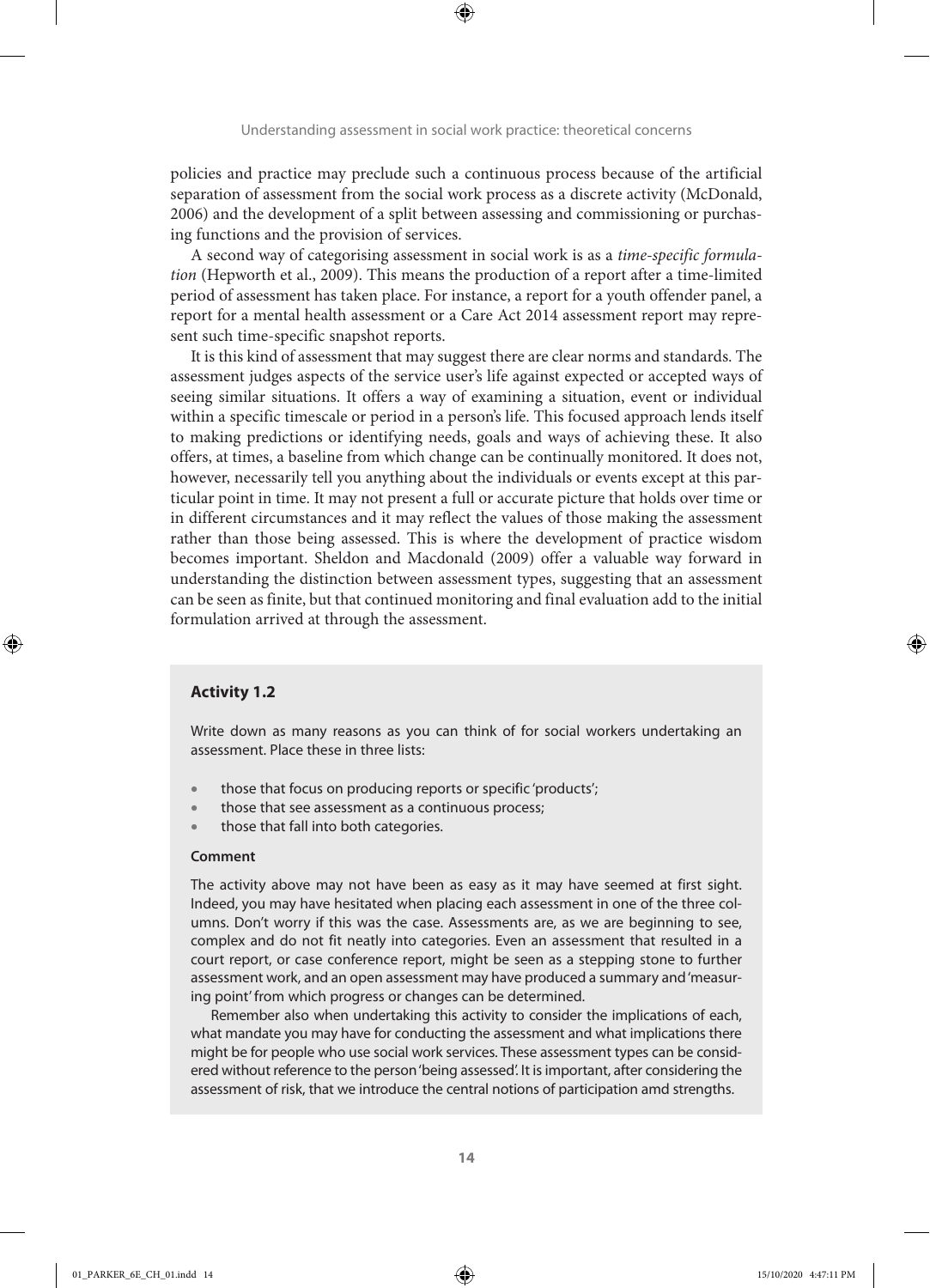### *Risk assessment*

The concept of risk has assumed increasing importance within our daily lives and activities (Webb, 2006). Sociologist Ulrich Beck brought the concept to greater attention in his exploration of 'risk society' (Beck, 1992). In this book he examined the changes in society from struggling for survival to a fearful society in which risks are to be managed. This is also the case in respect of social work practice and assessment, although the concept of risk goes back further (Brearley, 1982). Brearley conceptualised two types of hazard occurring in social work: predictive hazards (those in the background environment and history), and situational hazards (current hazards). So, if a person with long-term mental ill-health has a history of becoming violent towards other people if they stop taking their medication this may be considered predictive, whereas if that person were to be goaded and harassed when not taking medication this may represent a situational hazard. A risk assessment would seek to determine whether these hazards made it likely that negative outcomes would occur and how serious these might be. Risk can be understood in actuarial terms as the likelihood of certain outcomes, whether positive or negative, occurring under certain circumstances or dependent on decisions made. Whether or not it is believed that such calculations can be made accurately in social work – and this is contested – the regulation of risk has become central to contemporary practice.

Briggs (2013) is clear, however, that social work approaches to risk assessment and risk management must be clearly grounded in professional values and our approach as social workers requires continual reflection. Offering an important counter to actuarial approaches to risk, Webb sees the assessment of risk as a potential problem in social work, suggesting that:

*Its methods are based on strong notions of predictability and calculation that a future event is likely to occur … These partly rely on existing scientific knowledge, which is often provided by experts. In social work the assessment of risk often lacks scientific rigour and may not be modelled in a satisfactory way … Risk assessment is pervaded by value-laden assumptions and is often used as a rationing device that excludes some from service provision.*

(2006, p19)

However, despite the caution raised, it is important to mention risk assessment here as you will be required to complete such assessments in your work, and understanding some of the complicating factors, as pointed out above, can be helpful. Such instruments are also promoted often by hard-stretched organisations who want to make efficiencies, and as a social worker you will need to have the knowledge and capability to make arguments for and against their use. The assessment of risk is uncertain and accurate predictions are not always possible, but it can provide a framework for honest discussions, which allows those using services to make informed choices (Watson and West, 2006). Coulshed and Orme (2006) promote Corby's earlier work on risk assessment in child protection identifying three elements of risk assessment, and suggest this can be adapted for different settings. The three elements are associated with the stage in the process at which they are undertaken (see Table 1.1).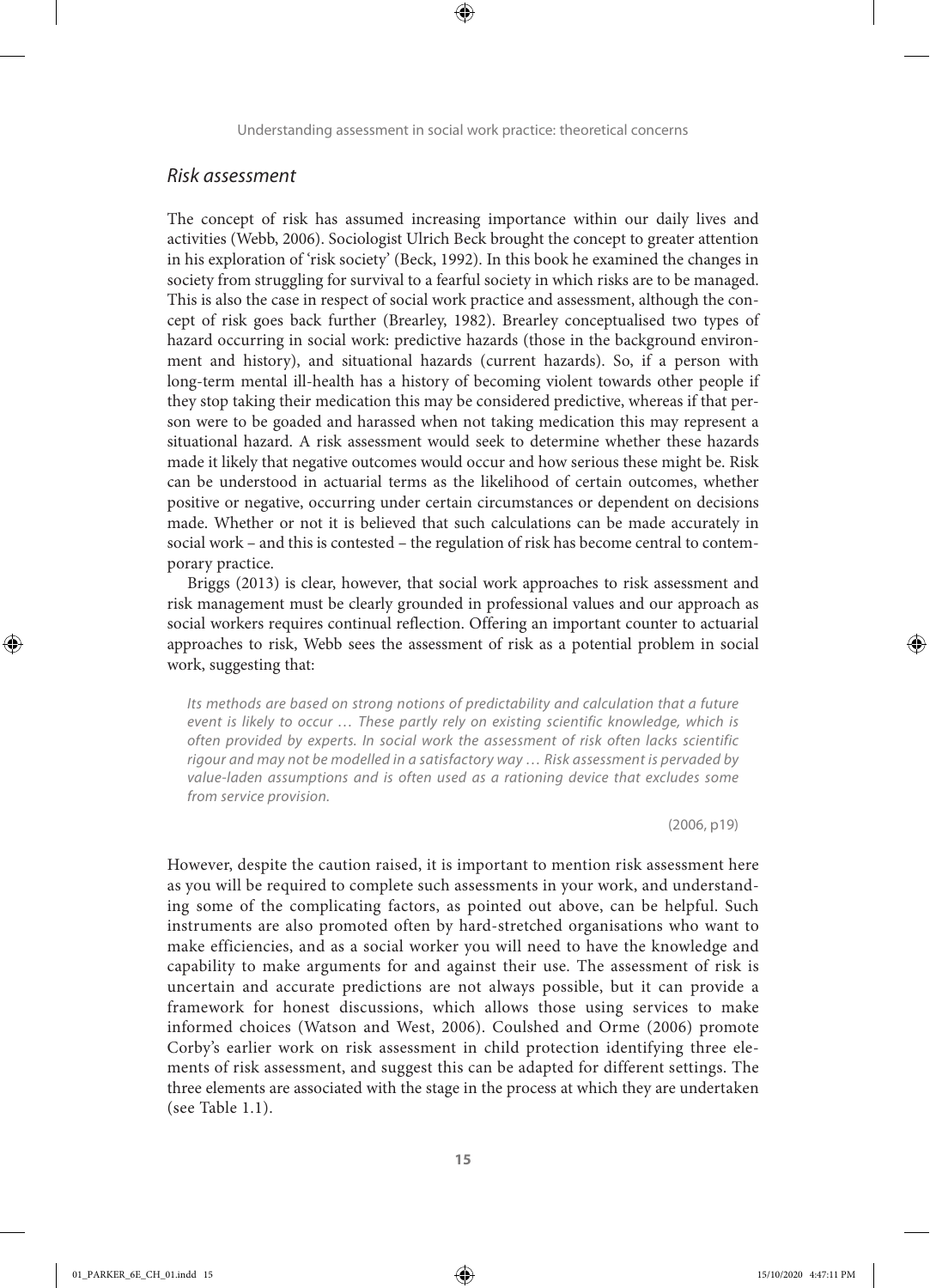|                         | <b>Preventive risk</b>   | <b>Investigative risk</b>               | <b>Continuation risk</b> |
|-------------------------|--------------------------|-----------------------------------------|--------------------------|
|                         | assessment               | assessment                              | assessment               |
| <b>Process</b><br>stage | Prior to intervention    | Initial contact and<br>assessment stage | Continuing involvement   |
| Key<br>questions        | Should anything be done? | What is happening here?                 | Has the risk reduced?    |
| <b>Comment</b>          | Relies on research       | Procedures, guidelines and              | Balances risks of        |
|                         | evidence which is often  | checklists may be interpreted           | intervening against not  |
|                         | equivocal                | too prescriptively                      | intervening              |

**Table 1.1** Types of risk assessment (after Coulshed and Orme, 2006)

Kemshall et al. (2013) examine the skills needed to undertake risk assessments and focus on the importance of including people's strengths and capacity for resilience. Risk assessment concerns the measurement of the likelihood of something occurring, its significance to those involved and the extent of the potential harm. There are four things to consider:

- What are the risks and to whom are they risks?
- What is the likelihood and imminence of the risks occurring?
- If they happen what are the likely consequences?
- What, in the specific situation, will increase or descrease the likelihood of harm?

A good risk assessment, according to Kemshall et al. (2013), should be participative and any intervention planned as a result of the assessment should be proportionate. So, social workers need frequent and good supervision to enable them to reflect on and communicate their concerns.

All these forms of risk assessment have their own inherent 'risks' and it is important to remember that an individualised, reflective approach needs to be maintained when conducting such assessments. We also need to be mindful of our own approaches to risk in everyday life. How many times, for instance, have you or others railed against aspects of 'health and safety' legislation or work policies? These derive from the 'risk society' we have constructed as much as do policies that seek to ensure the safeguarding of a child at risk of harm. So, we will all have views about risk but social work is an occupation that seeks to balance risk by protecting people in danger from harm and danger while allowing and even facilitating the legitimate taking of risks by others as they seek to take control of their lives. A clear co-constructed assessment of what is permissible and what is desired is central to good practice in this context.

The STEPWISE approach to risk assessment has developed in child care and safeguarding but is a useful model that offers much, especially in respect of the principles on which it is built, to all areas of social work practice (ISCP, 2020). It is a structured assessment of needs and risks developed, used and refined in the US to manage risks in a positive and appropriate way (Yuille et al., 1993). The approach works as a partnership between professionals and family members, using the principles of childcentredness, participation and strengths. Social workers require robust supervision to help them evaluate their thinking and to make plans, echoing Kemshall et al. (2013)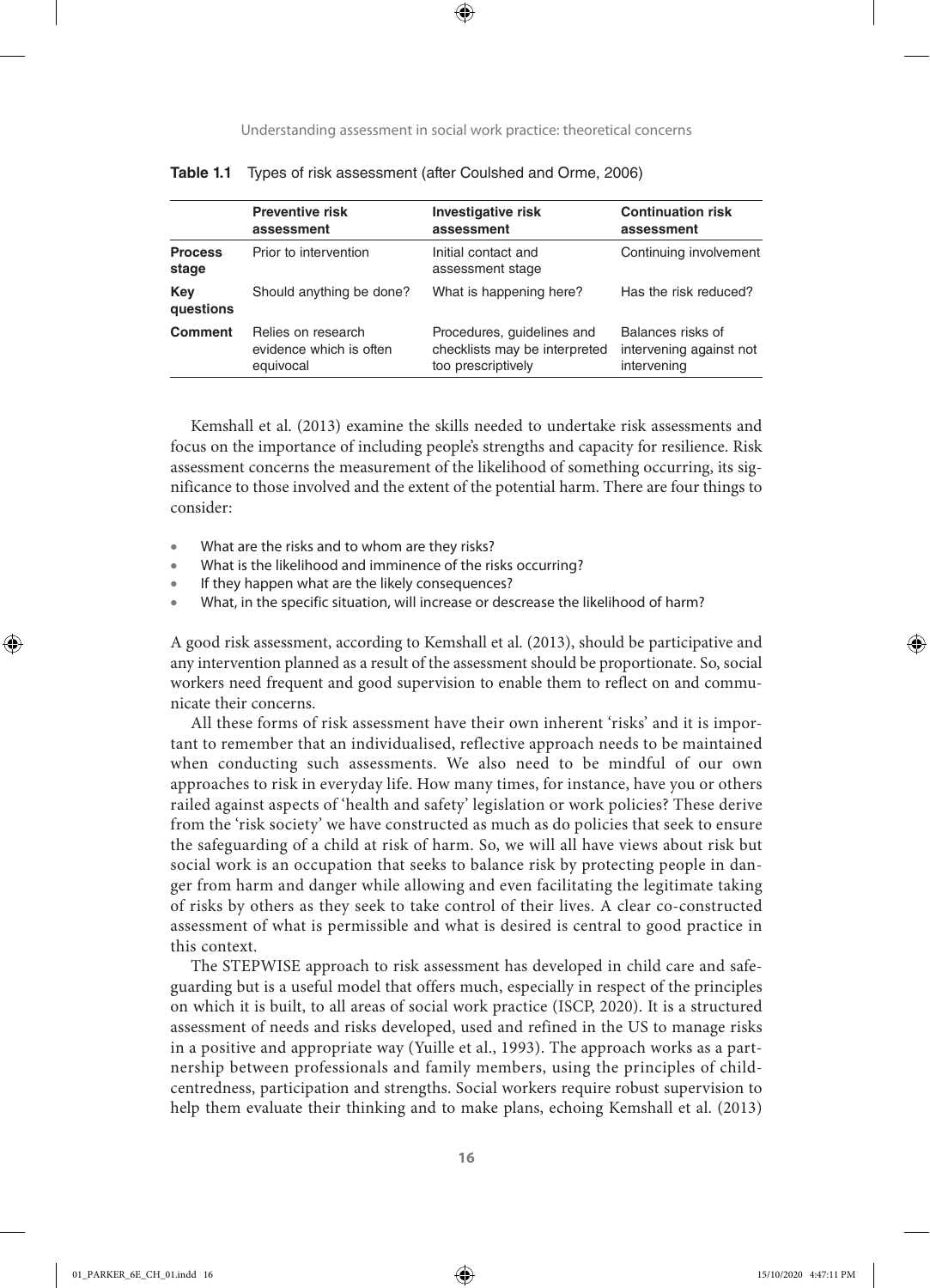above. The model has seven key steps which build to an overall assessment. The steps include:

- Making hypotheses about the situation, risks, dangers, strengths and assets, and immediacy
- Planning
- Gathering information
- Testing and evaluating
- Analysing the data
- Deciding the plan
- Reviewing the work

These steps are much akin to the social work process as a whole and to the ASPIRE model we introduced earlier, whilst the assessment itself considers vulnerabilities mitigated by sources of resilience or strength. Risk assessment has become normalised not only in society but also in social work. It is, therefore, important that you question yourself closely when asked to undertake a risk assessment, to reflect critically and to consider the needs of the people you are working with as central as well as your organisation's expectations. Keeping in mind a person-centred and strengths-based focus will help you here.

### **Contemporary models**

There are a number of models currently employed in social work practice which share many important features whichever country you are practising in. Here we will briefly consider the '3 Coversations' and the 'Signs of Safety®' approaches. The '3 Conversations' approach to assessment and care planning focuses on two central elements of people's ecological systems, the individual's strengths and assets within their community (SCIE, 2017). '3 Conversations' was developed by Partners4Change, a group working with health and social services to develop an alternative to traditional resource-focused assessment. As its name suggests, the approach involves three conversations. The first explores the individual's needs and from this seeks to identify his or her personal strengths and connect them with family members and community resources that can help meet those needs. The second conversation is led by the individual and focuses on the identification of risk and impending crises with the aim of identifying ways of managing these. The third conversation focuses on planning for long-term outcomes considered by the service user to be important to their perception of a good life. The professional aids the individual by identifying with them social services and social security resources that can help alongside emphasising the community and personal assets that are available.

The approach is value-based, privileging those people using social work as experts and emphasising the need to listen and to connect people with support whether that is intrapersonal, interpersonal or organisational. Research by Partners4Change (n.d.) evaluating the use of the '3 Conversations' approach demonstrates cost savings for local authorities but also high satisfaction for people using social work. The fresh approach demands new ways of thinking and responding, seeing the person and not the label and ensuring the lead is taken by the person not the professional.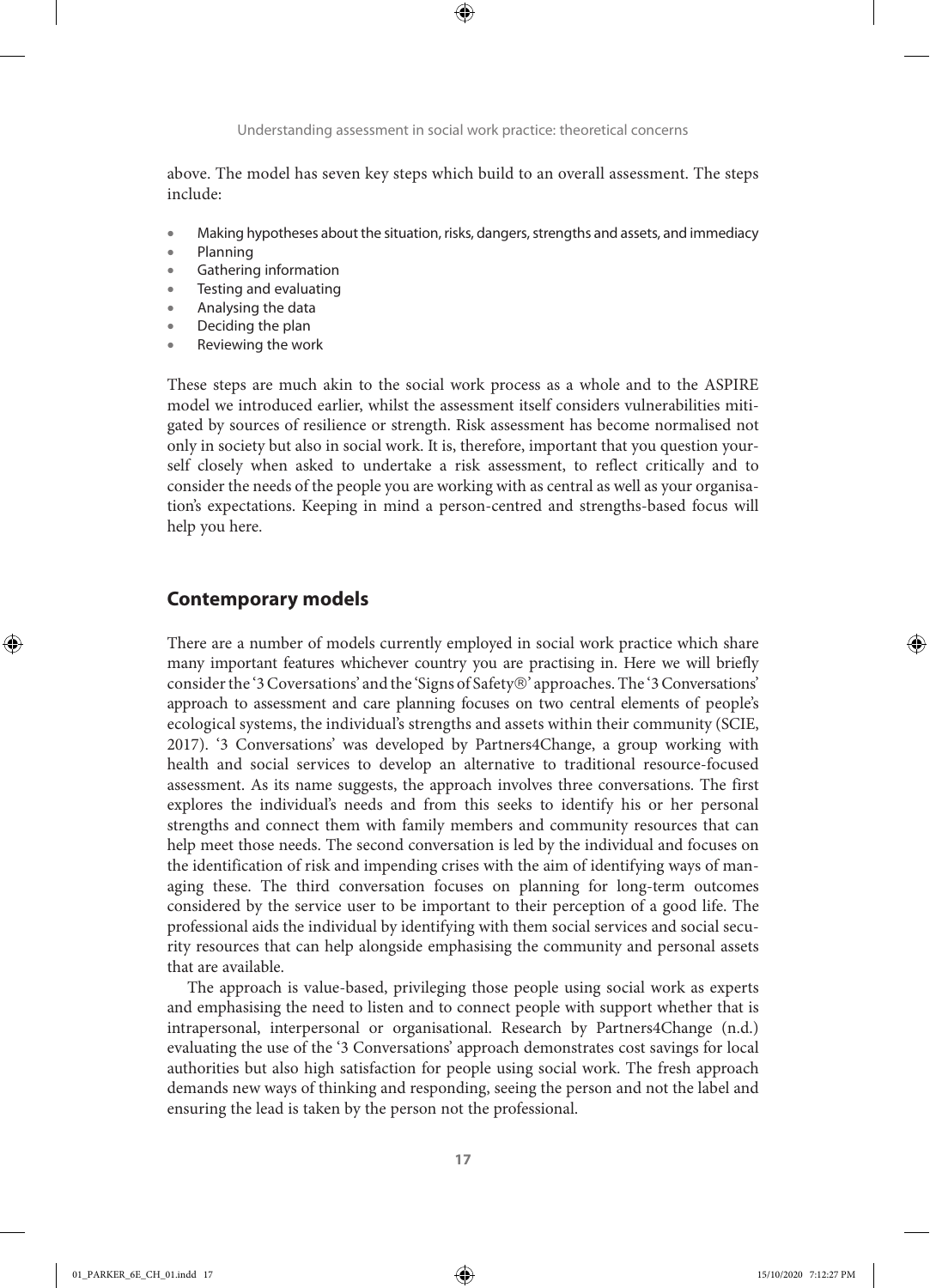### **Activity 1.3**

How do you think this approach differs from social work models of assessment that you have come into contact with or that you know from your course, reading or placement?

The Signs of Safety® approach to child protection has a long practice history and research base in Australia and has been used in the UK (see Signs of Safety® website [https://www.signsofsafety.net/\)](https://www.signsofsafety.net/). It addresses the complex and difficult questions that arise when trying to form genuine and appropriate partnerships with children and families where abuse is suspected. Crucially, however, it builds on the strengths perspective in social work and so moves away from a singular risk focus to the development of strengths that can be built on within those environments. In terms of its use as an assessment aid, this is the only place in which there is a formal protocol that links to a more in-depth comprehensive assessment model. Its research base is extensive and in the UK Bunn's (2013) work for the NSPCC provides a useful insight into both its usefulness and its focus on strengths. The model is less reliant on the bureaucratic management of cases and more on dialogue and participation. The assessment and planning form seeks to use the observations and descriptions of danger, safety and context to evaluate risks and then to ask what the agency requires to close the case, what the family wants and what indicators could be used to measure progress. It is transparent and open.

In Wales, social policy is being driven by the Future Generations legislation. The Wellbeing of Future Generations (Wales) Act 2015 is a piece of long-term legislation which calls on public bodies to consider the implications of their actions, to be inclusive and to work to resolve 'wicked' problems such as the climate crisis, poverty and health inequalities. For social work, there is an emphasis on genuine participation as a cornerstone (see Future Generations, 2020). Thus having 'What Matters' conversations to find out what people really want, what services they want and how they want to see them respond to them are central to social work assessment and planning processes. These involve feedback at all times, accessibility and clarity, and actively seeking the involvement of citizens at the earliest opportunities and throughout any relationship with them.

For social workers in Wales similar approaches are developing, and a 'What Matters' way of working is enshrined in legislation, the Social Services and Well-being (Wales) Act 2014, that focuses on strengths, resources and working together as genuinely equal partners (Welsh Government, 2015). 'What Matters' conversations represent the process of assessment rather than a model of assessment itself (Social Care Wales, 2019). Using this approach is a skilled way of identifying and co-producing, with another person as an equal partner, an assessment that details what people want, what barriers prevent them achieving this and what strengths or assets may be brought into play to address them. To ensure people can participate demands support, encouragement and even advocacy. It may be novel to many people to be asked for their input. All social workers, in whichever country they practise, can learn from this approach which seeks to remove the time pressures from the process and focus on co-produced outcomes for all.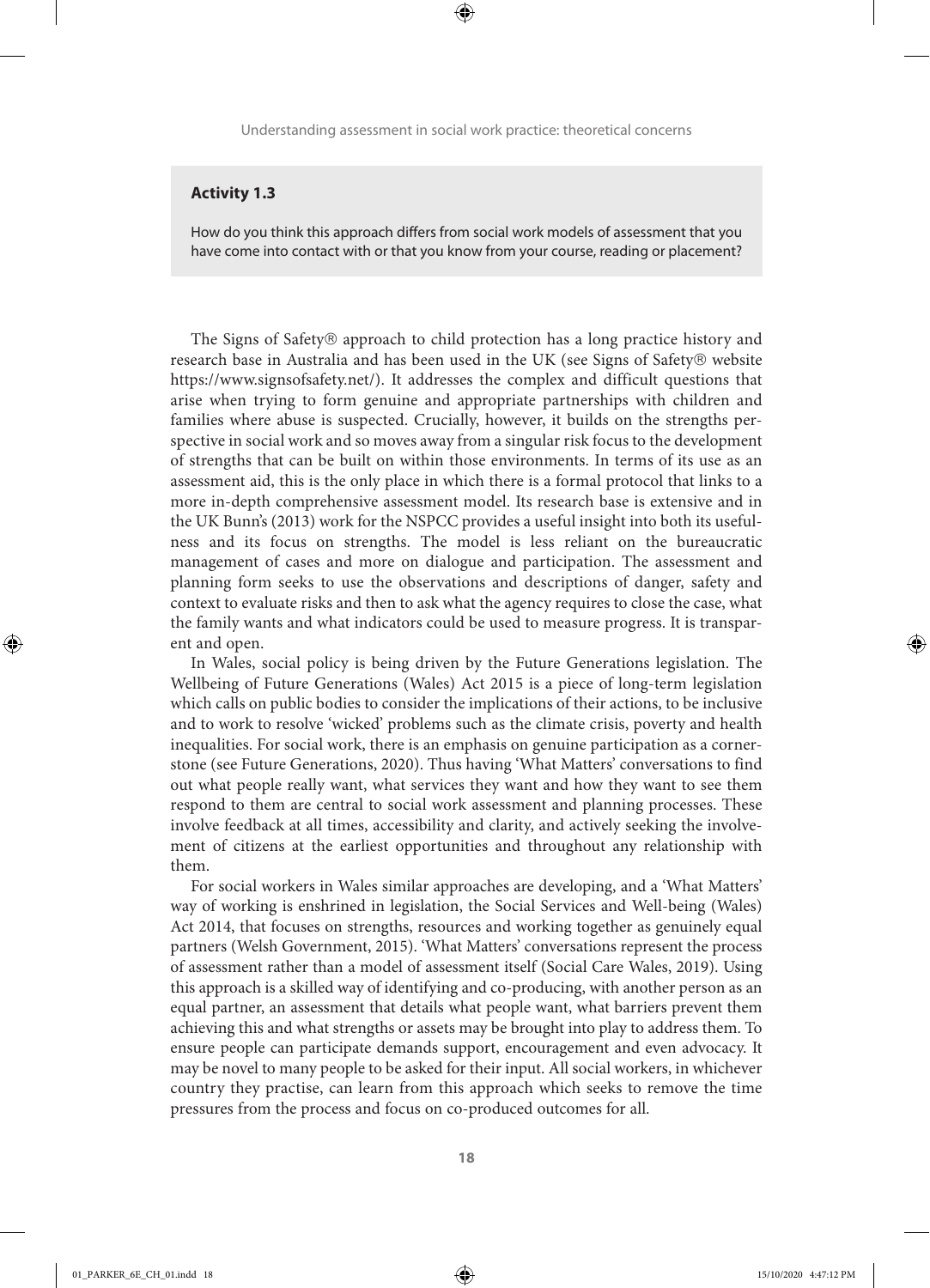In Scotland, the process has been driven by the desire to create an integrated approach to assessment which, in respect of children's social work has been brought about through the Children and Young People (Scotland) Act 2014, which promotes the Getting It Right for Every Child (GIRFEC) approach. This integrates and therefore simplifies assessment and encourages participation and strengths-based social work, although there is still a need to develop validated approaches to assessment (Smith, 2018).

### **Levels of assessment in social work**

As well as looking at assessment by type, we can distinguish between the levels of assessment. By this we mean whether the assessment is broad-based, fluid and holistic (taking into account all aspects of the service user's life and situation), or whether it is focused on a particular issue or serves to inform a particular intervention. These levels do not necessarily preclude one another. It may be appropriate in many circumstances to undertake a broad social assessment prior to focusing on an agreed goal and target for intervention which may demand a much more specific focus and activity. In practice, social work assessments often not only reflect different levels throughout the intervention, but also contain elements of both types identified in the previous section. Doel and Marsh (1992) use a helpful illustration to show the importance of levels in an assessment for task-centred social work. They employ the example of a newspaper which can be scanned by its headlines to give an indication of what topics are covered. If there are articles of particular interest you might read the first paragraph or indeed the whole article depending on your focus at the time. Another way of considering the refinement of an assessment is to think of a funnel tapering towards the bottom. As you 'pour in' your information, it will gradually be refined until the key elements remain. An example of this funnel approach is shown in Figure 1.1.



**Figure 1.1** A funnel approach to levels of assessment (adapted from Parker and Penhale, 1998)

Being explicit about the type of assessment used and the implications this may have for service users is important. The type and level of assessment used will have implications for the service received and the approach employed. If service users are to be fully involved in the assessment, an understanding of what will take place, how it will proceed and for what reasons the information is being gathered is crucial. The issues or interventions given as examples in Figure 1.2 change and shift between points on the matrix. However, the diagram provides a helpful visual way of identifying some of the key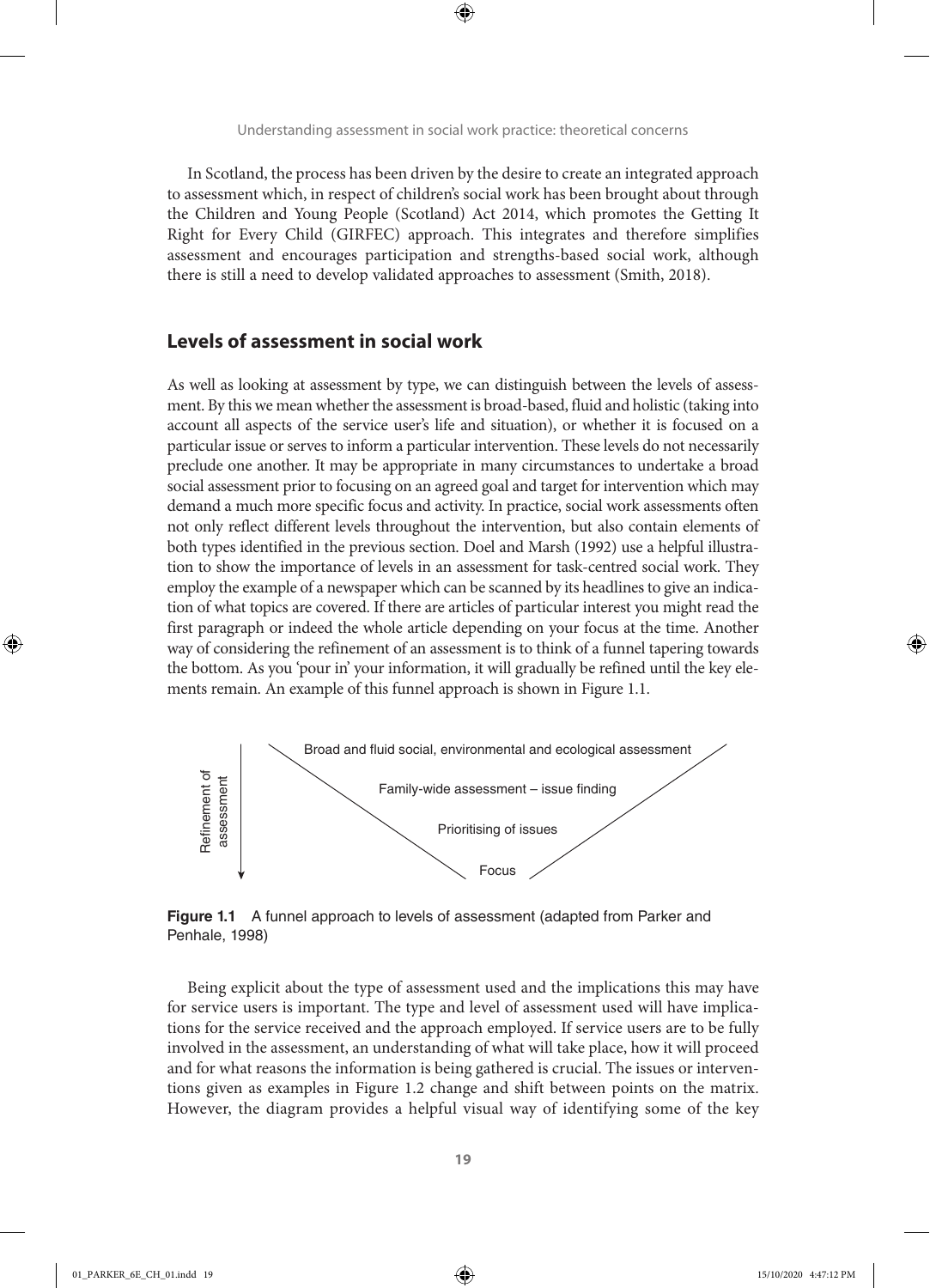

**Figure 1.2** Assessment types and levels (with some examples)

features of an assessment and conceptualising social work assessments by type and level. It also indicates the systemic aspects of assessment and, importantly, acknowledges that much social work is either permitted or mandated by legislation.

### **The purpose of assessment in social work**

We have considered some definitions of social work assessments, the types and levels involved and now turn to the purposes for which assessments are used. The purposes of assessment are as many and varied as the methods designed for undertaking them. The assessment itself serves to reach initial conclusions that describe, explain, predict, evaluate and prescribe or suggest interventive methods. Thus, it has a purposive element and to achieve its purpose assessment should be focused, factual and explicit. Assessments have often followed resource-led pathways (those dependent on what services are available at the time) rather than the broader needs-led approach (looking not at what is available but what is needed to make a difference), which has been in vogue for some time although seems to skirt over the perpetual realities of resource limitations. The needs-led approach separates ends and means, and is not dependent upon the resources available. It is hoped that by taking this view, the larger picture will help clarify and identify service gaps and therefore allow for ways of filling these. However, Coulshed and Orme (2006) relate this to the 'real world' and state that needs-led principles cannot work unless there are plenty of resources and that in social work there will always be a situation where demand exceeds supply and a judgement must be made between competing needs. This returns us to the definition that takes into account the economic and fiscal realities of human situations. Indeed, it could be argued that it would be unethical to present an assessment that could not result in the services it identifies. Current assessment practice emphasises the centrality of the person and their strengths and assets. It is recognised that genuine participation is not only an ethical imperative but helps the process of the work and achievement of agreed goals.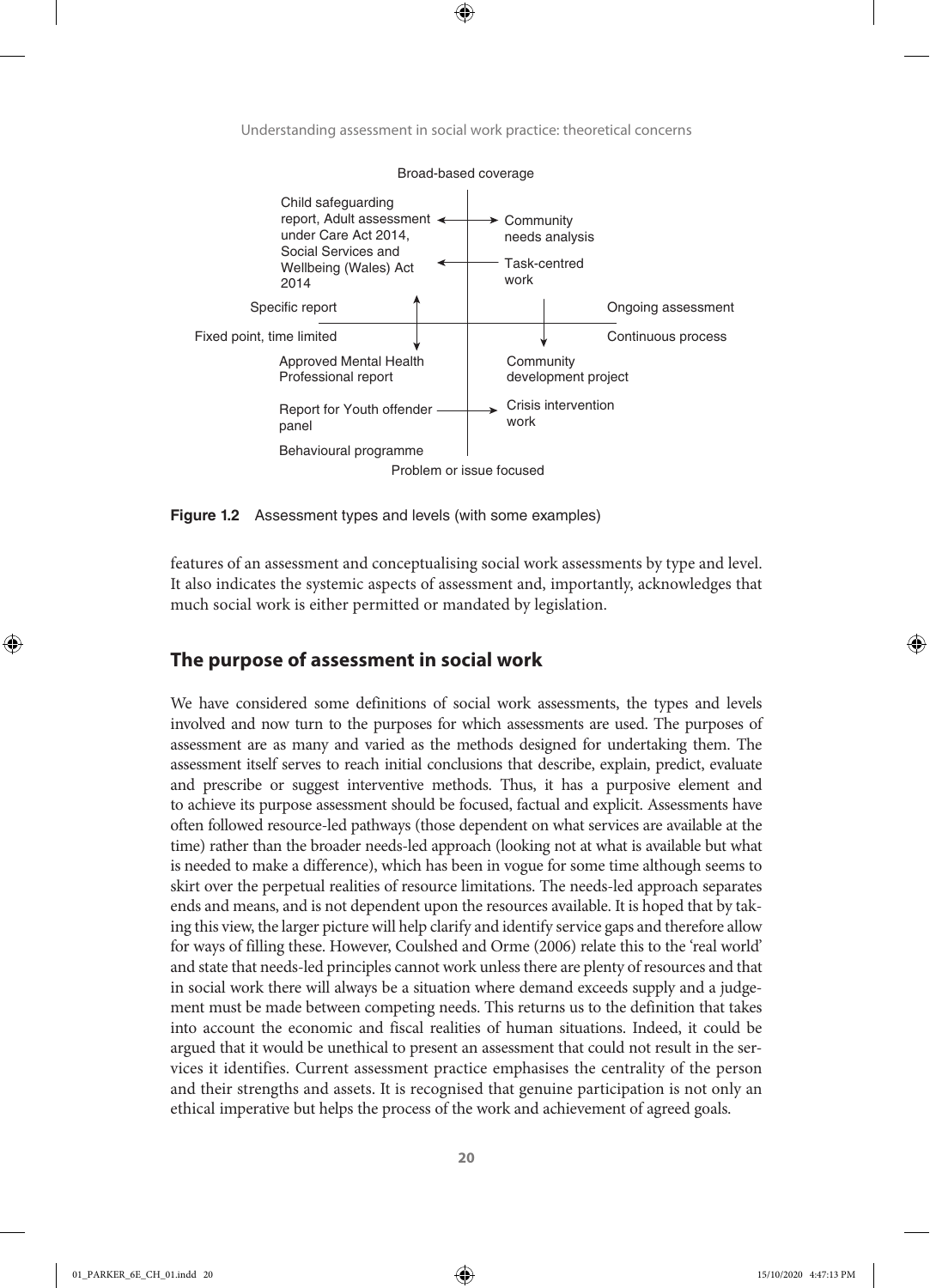### For writers who consider social work as a purposeful activity, there has long been an association between assessment and a problem-solving approach to working with service users.

*The problem solving model … demands that the client's purposes and expectations in joining the worker in interaction be explored and understood and kept in the centre of concern. It is our firm conviction that lack of initial exploration of expectations and goals and lack of careful selection of the starting place in the contact phase … account for a large percentage of the failures in the helping process.*

(Compton and Galaway, 1975, p285)

Because of the contexts in which social work assessments are undertaken and the many purposes to which they are put, all forms of assessment practice run the risk of inducing normative behaviour: following the rules prescriptively and as though they represent unquestionable givens. Social work assessments therefore need to be 'troubled' or questioned closely. It is important that assessment is not seen simply as an activity, skill or practice that can be undertaken in a linear fashion, moving from 'A' to 'B' without recognition of theoretical and philosophical underpinnings or ideologies, and the importance of working together with people who use social work services (Hepworth et al., 2009). Mainstone (2014) takes this further to introduce the increasingly important area of whole family assessment, seeing the systems in which people live and develop as important and preventing atomisation. One approach that can help you critically to evaluate the ways in which assessment can be understood, to appreciate the meanings constructed in the acts of assessment and to identify possible impacts that assessment can have on individuals, is to group social work assessment around its purposes. The model in Figure 1.3 clusters assessment around the following types: prescribed and political approaches, 'tribal' allegiances fostered by theoretical ideologies, and processes or rituals involved in the 'dance' or inter-relational conduct of assessment (see Parker, 2015).

| Normative                                                                                                                                                                                                                                                                                                     |                                                                                                                                                                                                                                                         |  |  |  |  |
|---------------------------------------------------------------------------------------------------------------------------------------------------------------------------------------------------------------------------------------------------------------------------------------------------------------|---------------------------------------------------------------------------------------------------------------------------------------------------------------------------------------------------------------------------------------------------------|--|--|--|--|
| Frameworks and regulatory frameworks -<br>(political assessment), for example: Early<br>Help Assessment, 'What Matters'<br>conversation (Social Care Wales, 2019)                                                                                                                                             | Procedural assessment - (ritual - liturgical or<br>prescriptive)<br>Understanding and critiquing the assessments<br>employed by agencies and organisations and<br>the ways in which these are conducted (Smale<br>and Tuson, 1993; Preston-Shoot, 2012) |  |  |  |  |
| <b>Theoretical</b>                                                                                                                                                                                                                                                                                            | Relational                                                                                                                                                                                                                                              |  |  |  |  |
| Theoretically influenced assessment - (tribal<br>assessments), for example (Payne, 2005;<br>Milner et al., 2020; Teater, 2020):<br>evidence-based practice<br>psychodynamic assessments<br>cognitive-behavioural assessments<br>$\bullet$<br>person-centred assessments<br>$\bullet$<br>community assessments | Interpersonal assessment $-$ (ritual $-$ relational)<br>Critical reflection on the interpersonal processes<br>involved in assessment (Ruch, 2013) - data<br>choice and gathering; data analysis and<br>interpretation; the impacts of relationship      |  |  |  |  |
|                                                                                                                                                                                                                                                                                                               | $\cdots$                                                                                                                                                                                                                                                |  |  |  |  |

*Adaptive* 

**Figure 1.3** Purposes of assessment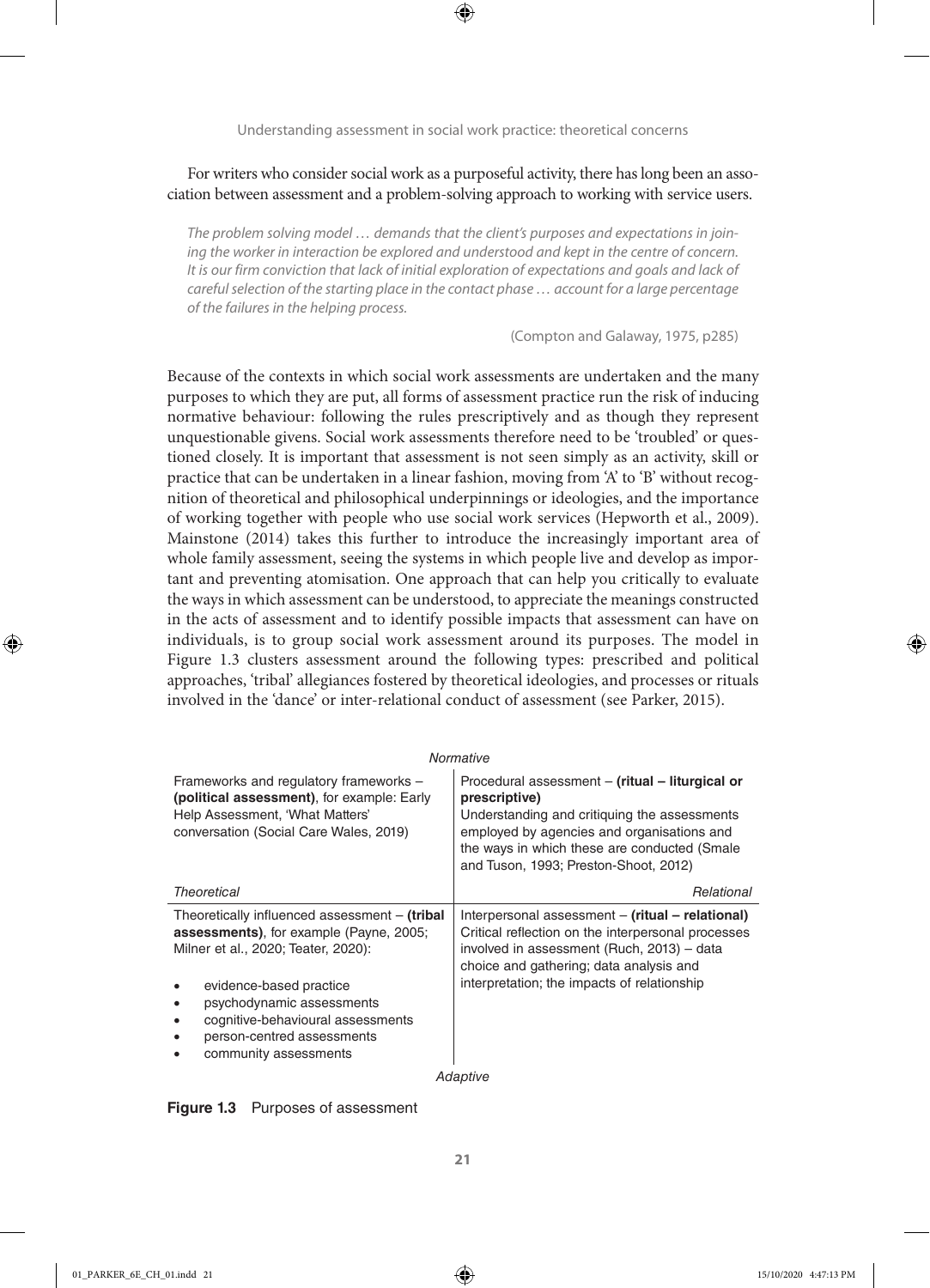While social work assessments are, to a greater or lesser extent, politically determined, prescribed and driven, it is possible for individual social workers to engage with individuals, to recognise theoretical and personal biases and to engage with others rather than 'apply' an assessment. Fostering a critically reflective approach to your assessment will help here. It is also important to consider assessment as something that is not 'done' to someone but an activity that is best undertaken as a co-produced piece of work, in a relational way that builds on the strengths and resilience of those you are working with and addresses identified and agreed needs.

In summary, we can state that a social work assessment is a co-produced focused collation, analysis and synthesis of relevant collected data pertaining to an agreed presenting problem and identified needs. Assessments are often confused with evaluation but are, in fact, *more akin to an exploratory study which forms the basis for decision-making and action* (Coulshed and Orme, 2006, p26), which is why they are best undertaken in a participatory way. This problem-solving model may suggest that a focused and scientific approach is being advocated. However, it must be remembered that the model is intended to be collaborative and works effectively if service users work together with the social worker in an active exploration of the issues. Perhaps this purposeful approach would benefit from being balanced with a strengths-based model which takes into account the capacities and resources of the service user.

### *Strengths and social exclusion*

The strengths perspective has a long history in social work but began as a formal development with the work of Saleeby, Weick and others in the 1980s (Weick et al., 1989). Past social work practices focused upon pathology (what is wrong or what needs fixing) and appeared to ignore the strengths an individual, family or group has for change. The strengths perspective challenged this approach and enjoined with movement towards co-creation and collaboration in the social work process. The focus on deficits created dependency and was seen as damaging to a service user's self-esteem. An individual's needs do not occur in isolation, however. Problems are often complex, involve other people and agencies, and occur in a variety of social situations. Therefore, an assessment requires extensive knowledge of the service user's environmental and living system and the wider systems impinging upon it.

Working with service user strengths helps ensure that an anti-oppressive focus is maintained, that the values of social work are promoted and that individual and selfresponsibility are emphasised. The strengths perspective focuses on positives with the intention of increasing motivation, capacity and potential for making real and informed life choices, as the seminal work by Saleebey (1996) states.

*The strengths perspective honors two things: the power of the self to heal and right itself with the help of the environment, and the need for an alliance with the hope that life might really be otherwise. Helpers must hear the individual, family, or community stories, but people can write the story of their near and far failures only if they know everything they need to know about their condition and circumstances. The job is to help individuals and groups develop the language, summon the resources, devise the plot, and manage the subjectivity of life in their world.*

(p303)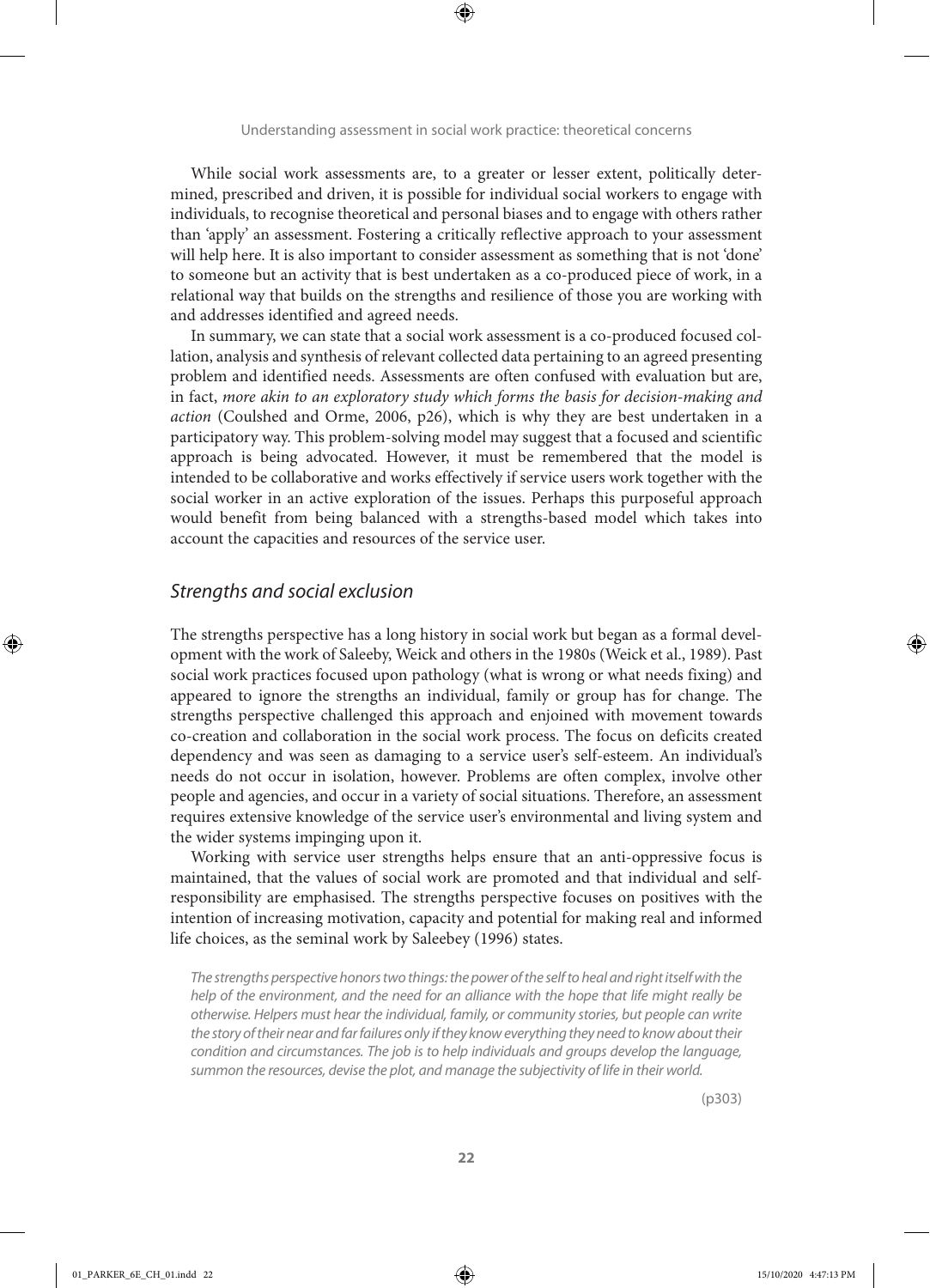Gray (2011) warns us, however, against aspects of the strengths perspective that appear to have synergies with a neoliberal emphasis on individualism and self-reliance. Whilst Kondrat (2020) does agree that the strengths perspective does not seek to challenge the structural roots of problems he does argue that the encouragement and deployment of the individual's resources and strengths in tackling the situation and problems has the potential to transform things at a local level for that individual. Whilst Gray recognises the merits of the approach, she argues for a revisioning of the model that addresses the limitations of an atomised focus on the individual. If we consider that it is not simply the individual biography of the person that is important but the biography in the context of history then we reach a position in which it is the person-in-environment that becomes the focus which acknowledges the importance of both structure and agency and therefore mitigates, theoretically, against such an individualised approach (Germain and Gitterman, 1980). Indeed, the collective potential is summarised in the five principles outlined by Kisthardt (2013):

- 1. The initial focus is on strengths and capabilities not deficits.
- 2. Collaboration, partnership and mutuality inform all aspects of the work.
- 3. All human beings have intrinsic worth and the right to learn, grow and transform, or at least try.
- 4. The 'natural' everyday setting rather than office (or clinic in the US) is the best place for helping.
- 5. The whole community is a resource to draw upon and informal, non-professional resources should be used first.

We can see the importance of the strengths perspective at individual and social levels in Pierson's work on social exclusion (Pierson, 2002). He understands the assessment of children in need as being similar to the central concept of social exclusion in social work. Both draw attention to the wider environment and ecological factors (those relating to the individual's living situation) in the lives of children, young people and families, and the structural barriers people face. In this, he promotes the strengths-based approach as opposed to a deficit model. The strengths perspective focuses on resilience, survival in the face of significant hardship or threat to well-being. There is room within the assessment framework to focus on the cognitive skills, coping mechanisms, temperamental and dispositional factors, interpersonal skills and social supports that can be built on as strengths. He uses Saleebey's model to examine barriers and strengths as shown in Figure 1.4. This is similar to Hillen and Levy's (2015) work with black and minority ethnic students, and echoed in the focus Hodge et al. (2018) and Abdullah (2015) consider in respect of potential marginalisation of Muslims in contemporary Western societies.

Taking a strengths-based or solution-focused approach demands a change in emphasis for social workers. No longer can they be seen as expert but as collaborators, facilitating service users to identify their needs and explore alternative ways of acting or conceptualising their experiences. This can be achieved by adopting Smale et al.'s (2000) perspective on assessment in which social workers do not act as 'experts' questioning service users or simply follow agency procedures. Rather, social workers develop an exchange model, similar to Fook's (2016) notion of the joint construction of a narrative. The exchange model acknowledges that service users are the experts on their situations. It sees service users and social workers exchanging ideas, information and ways forward to make a difference and find alternative ways of approaching the situation being considered.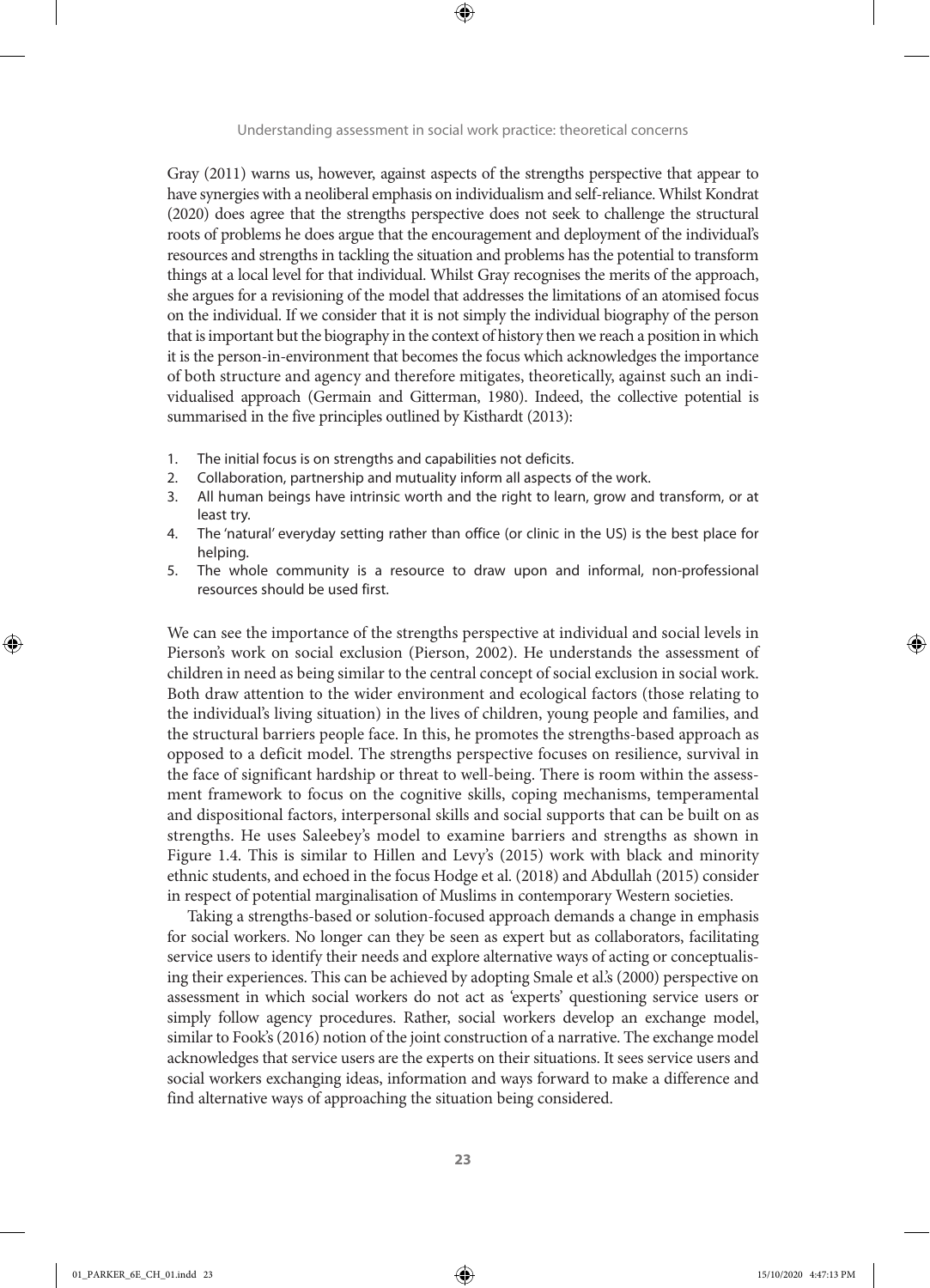

Deficits and obstacles



A strengths-based approach aims to reduce some of the imbalance in power between social workers and service users. It must be acknowledged, however, that the power will never be fully balanced and there are times when social workers are empowered by law to undertake assessments and legitimately to use their authority. It is central in these cases for social workers to be honest and open with service users as indicated by Parker.

*While social workers necessarily employ procedures, they can still use an exchange model in their work. Indeed, the spirit underlying many procedures demands that social workers advance collaborative exchanges that put users centre stage.*

(2007a, p116)

We must add a further caveat to the strengths perspective. As social workers, we should be sensitive to the feelings and perspectives of those with whom we work and we need to start at the point at which those individuals, families and groups see themselves. So, it is important not to dismiss a person's description of their situation as a problem or to deny their distress under the misapprehension that this is demanded by taking a strengths-based approach. Kondrat (2020) is clear that the model does not dismiss the pain and problems people experience but the focus on strengths adds a new and often cathartic perspective. One way of conceptualising the strengths approach is to see it within a relational social work context in which the whole person is accepted in context and from which the resources, strengths and resilient characteristics of that person can be identified and worked with alongside their more negative appreciation of their current situation at a range of social levels.

### *Skills in assessment*

Watson and West (2006) suggest that effective assessment depends on the deployment of key skills, especially communication, negotiation and decision-making. While these interpersonal skills are certainly important, it must be remembered that administrative skills are also central to accurate and purposeful assessment (see Coulshed and Orme, 2006).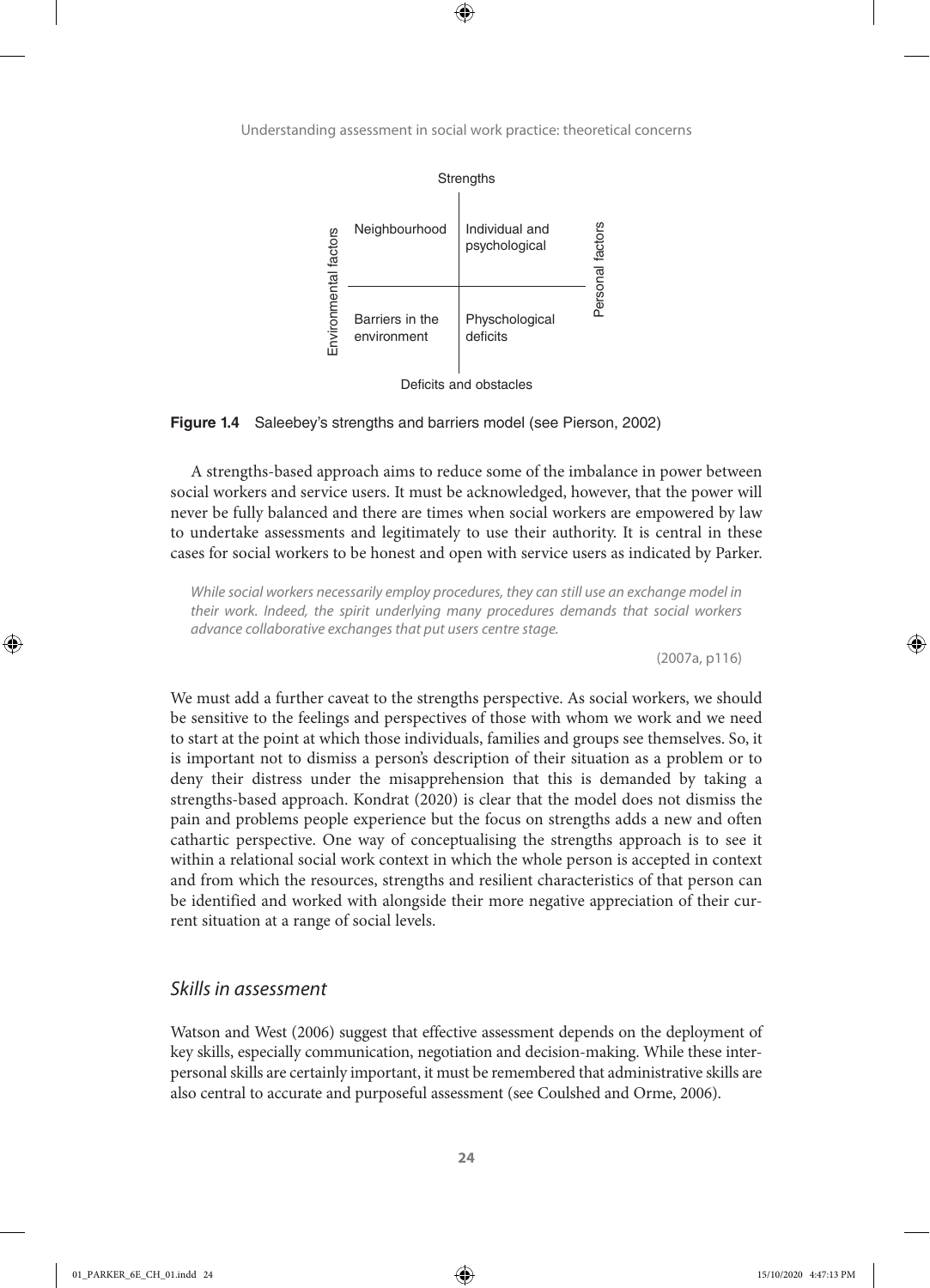### **Research summary**

Platt (2011) describes a model of analysis in social work assessments, focusing on children and families building on earlier hypothesis-testing work designed to improve and enhance social workers' analysis in assessment. He draws his model from approaches designed to facilitate study skills training in post-qualifying childcare education run at the University of Bristol.

Platt's model is based on three key principles:

- conceptual clarity in the assessment process;
- developing and practising analytical and practical skills such as making hypotheses and formulating and expressing written conclusions;
- encouraging reflection and the transfer of learning to different areas of practice.

Platt used a quantitative method to evaluate the model, using a self-efficacy scale to measure how confident social workers were in making such analyses. He also used independent examination of social workers' assessment reports and marking of assignments. The findings suggested a degree of statistical support for the model and made suggestions about the centrality of adequate support and supervision when making detailed analyses of children and families in social work practice.

Assessment demands an ability to *organise, systematise and rationalise* knowledge gathered. Concurrently, the social worker has to be sensitive and demonstrate an ability to be able to value *the uniqueness of each individual* assessed.

As well as administrative, communication and written skills in undertaking assessments, social workers need to develop and use listening and hearing skills when working with children, observing them and especially when engaging with and talking to them. This may involve using a range of activities to facilitate communication. In research that the Department of Health, Department for Education and Employment, and the Home Office (2000) cite, children prefer:

- to be listened to;
- professionals to be available and accessible;
- professionals to be non-judgemental and non-directive;
- professionals to have a sense of humour;
- straight talking;
- to be able to trust professionals and, where appropriate, to have confidentiality respected (see also Forrester et al., 2008).

It is, of course, not always possible for information to be kept confidential. Social workers must inform service users of the times at which information cannot be kept confidential and will need to be shared with others. To ensure that practice is of the highest ethical standards, this should be done at the outset of the assessment process and not left until the matter arises in the course of an assessment.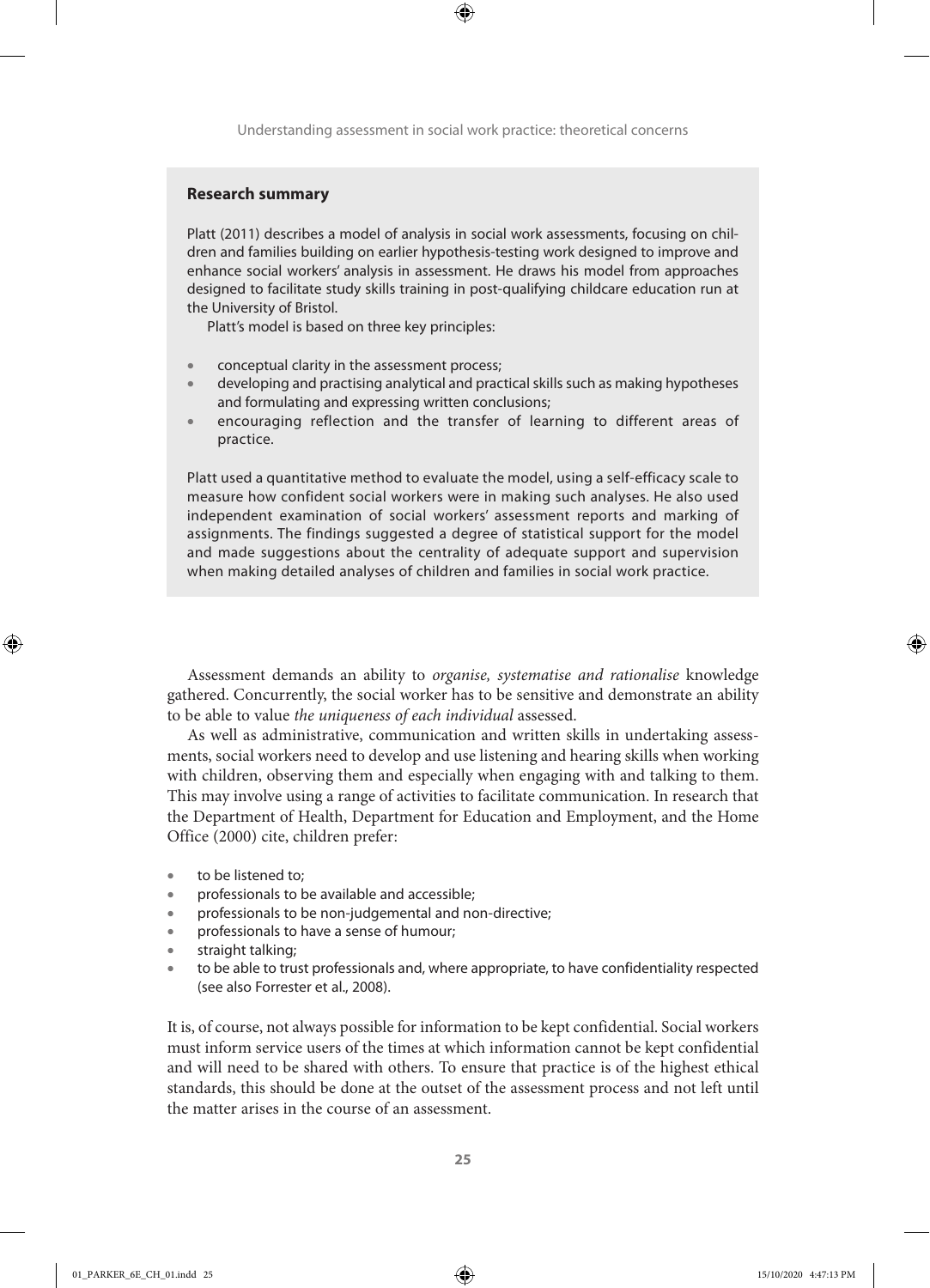### **Activity 1.4**

List the administrative and interpersonal skills that you think are needed to conduct an effective assessment. Identify which skills you already have and which you need to develop, and outline ways in which you may increase these skills. Refer back to the standards and benchmarks detailed at the outset of this chapter and match these against your answers.

### **Comment**

You may have included your ability to write clearly, to organise a system, to store and file information using computers (administrative skills). Or perhaps you have considered the importance you attach to matters of confidentiality, ensuring that privacy procedures are carried out to the letter. Some of the interpersonal skills you might have identified concern communication in written reports and letters, face-to-face or on the telephone, and indeed use of information and communication technologies. Try to think of the skills that you have not added to your list and think of how you might develop these in your practice.

Hepworth et al. (2009) emphasise that assessment is critical to social work intervention and its effectiveness. This leads to the identification of goals for change, the means of achieving these and alternatives. Since assessments can be construed as fluid and dynamic, the assessment changes as the change process proceeds. Bartlett (1970) states that it is only after understanding and identifying relevant factors in any situation that plans to act may be formulated (Coulshed and Orme, 2006; Parker, 2008, 2013). Thus, we can say that the purpose of assessment in social work is to acquire and study information about people in their environment to decide upon an identified problem and to plan effective options to resolve that problem. It must also be remembered that assessments are not simply factfinding exercises but represent a joint construction of a narrative or story between social workers and service users. Remembering this helps to locate the assessment in context and draws attention to issues of power when undertaking assessment work.

### **Characteristics and features of assessments**

Most writers agree on the features comprising an assessment, although models differ slightly, as shown in Table 1.2. Also the ways in which different teams collect and organise their information will differ depending on the purpose of the assessment, the focus of the team and the particular approaches taken. These have become more constrained over recent years as instrumental approaches towards standardisation and commonality have channelled questions and processes into inflexible on-line forms. It is generally helpful, however, to have a framework in mind when gathering information. This can help you to engage with service users who will want to know what information you want to collect and why you might want to do so. Having a clear understanding of what you are doing and why can also help you create an atmosphere that is more participative and negotiated.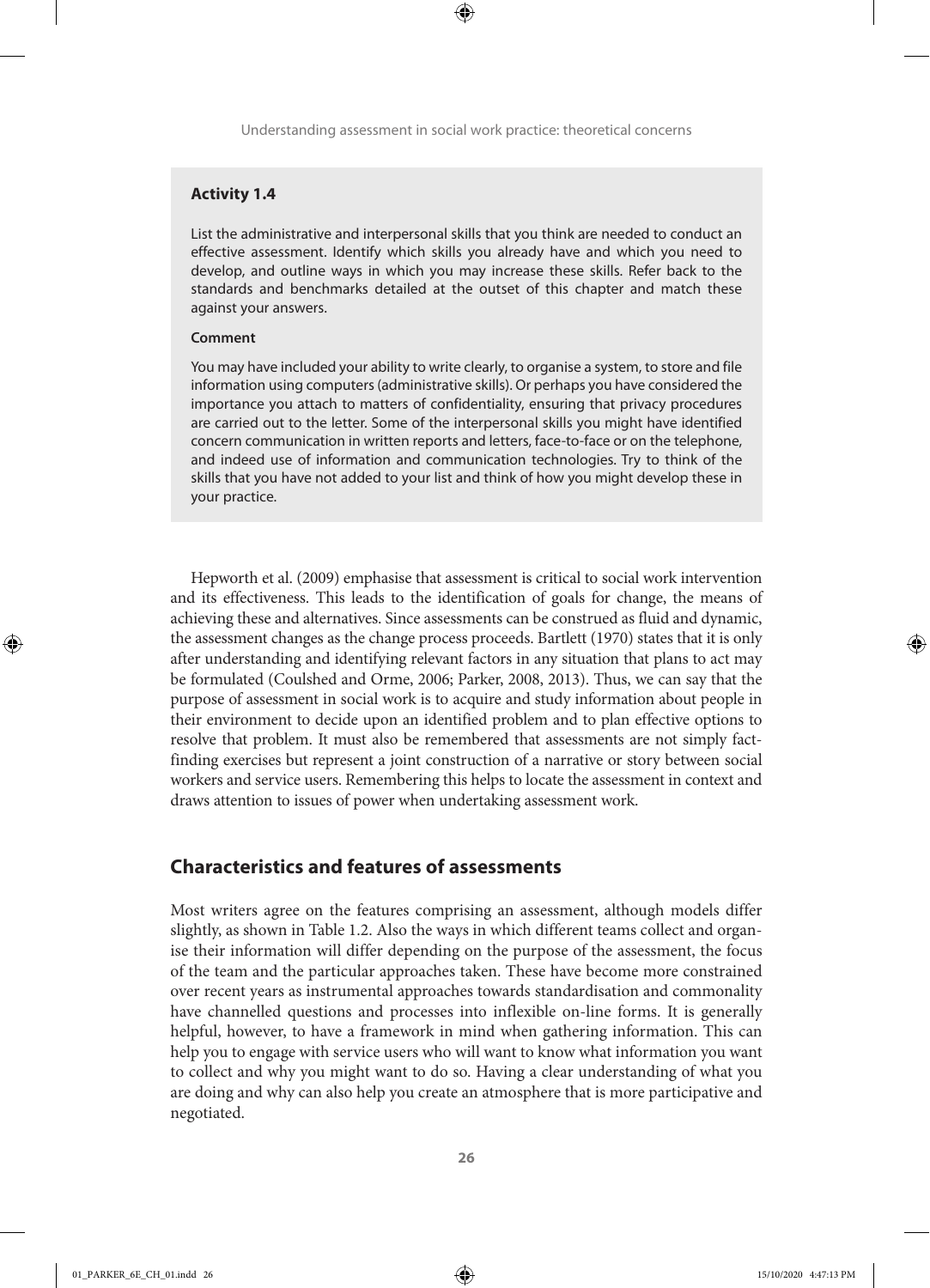|                                                            | Cournoyer (1991)                                                                                                                                                                                                                                                                                                                                            | Hepworth et al.<br>(2009)                                                                                                                                                                                                                                                                       | Middleton (1997)                                                                                                                                                                | <b>Milner et al. (2020)</b>                                                                                                                                                                                                                                                                    |
|------------------------------------------------------------|-------------------------------------------------------------------------------------------------------------------------------------------------------------------------------------------------------------------------------------------------------------------------------------------------------------------------------------------------------------|-------------------------------------------------------------------------------------------------------------------------------------------------------------------------------------------------------------------------------------------------------------------------------------------------|---------------------------------------------------------------------------------------------------------------------------------------------------------------------------------|------------------------------------------------------------------------------------------------------------------------------------------------------------------------------------------------------------------------------------------------------------------------------------------------|
| Preparation,<br>planning<br>and<br>engagement              |                                                                                                                                                                                                                                                                                                                                                             | <b>Clarification of</b><br>ecological<br>factors<br>including a<br>configuration of<br>the systems<br>involved                                                                                                                                                                                  | Establishing a<br>working<br>relationship<br>Timing<br>Ground rules<br>Acknowledging<br>feelings                                                                                | Preparation<br>Identify key people<br>Create a schedule for<br>data collection<br>Determine the interview<br>schedule<br>Produce a statement of<br>intent and include<br>purpose and systems of<br>accountability<br>Note tentative<br>explanations                                            |
| Data<br>collection<br>and creating<br>a problem<br>profile | <b>Description</b><br>A. Client<br>identification<br>information<br>B. Description of<br>person system,<br>family/<br>household/<br>primary social<br>system and<br>ecological<br>system<br>C. Presenting<br>problems and<br>goals<br>D. Strengths and<br>resources<br>E. Referral source<br>and process;<br>collateral<br>information<br>F. Social history | <b>Identification</b><br>of the problem<br>This should be<br>person centred<br>although, of<br>course, this is<br>recognised to<br>be difficult in the<br>case of<br>involuntary<br>users of social<br>work services.<br>(This comes<br>first in<br>Hepworth,<br>Rooney and<br>Larsen's model.) | Data collection<br>Individual wants<br>Barriers, problems,<br>stresses.<br>resources and<br>supports<br>Coping<br>mechanisms<br>Evidence from<br>professional/expert<br>sources | <b>Data collection</b><br>Create a contents page<br>for the case file<br>Store data<br>Check verbal data by<br>summarising and<br>reporting<br>Check written data and<br>mark opinion clearly<br>Consider other sources<br>of information<br>Note inconsistencies but<br>keep an open mind     |
| Preliminary<br>analysis of<br>data                         | <b>Tentative</b><br>assessment<br>A. Person<br>B. Family/<br>household/<br>primary social<br>systems<br>C. Ecology/<br>environment<br>D. Summary<br>assessment                                                                                                                                                                                              | <b>Assessment of</b><br>developmental<br>wants and<br>needs<br><b>Stresses</b><br>associated with<br>life transitions                                                                                                                                                                           |                                                                                                                                                                                 | Weighing the data and<br>applying professional<br>knowledge<br>Consider seriousness of<br>situation or how well<br>service user is<br>functioning<br>Identify persistent themes<br>or patterns and list them<br>Cluster themes and<br>begin to rank in order of<br>importance<br>Identify gaps |

### **Table 1.2** Characteristics of assessments over time

*(Continued)*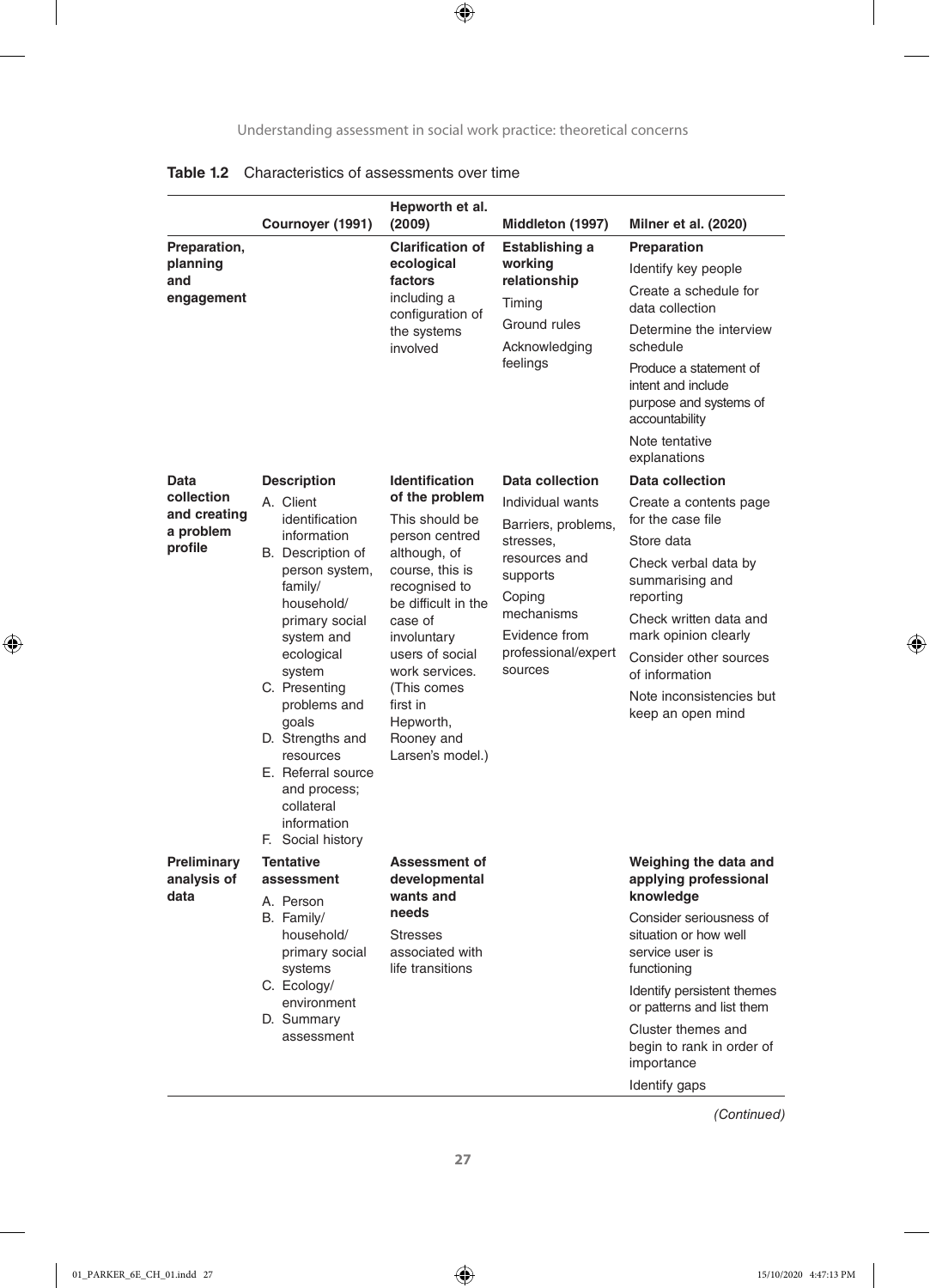|                                              | Cournoyer (1991)                                      | Hepworth et al.<br>(2009)                                                                                             | Middleton (1997)                                                                                                                          | <b>Milner et al. (2020)</b>                                                                                                                                                                                                                                                                                                                                                                                                                                            |
|----------------------------------------------|-------------------------------------------------------|-----------------------------------------------------------------------------------------------------------------------|-------------------------------------------------------------------------------------------------------------------------------------------|------------------------------------------------------------------------------------------------------------------------------------------------------------------------------------------------------------------------------------------------------------------------------------------------------------------------------------------------------------------------------------------------------------------------------------------------------------------------|
|                                              |                                                       |                                                                                                                       |                                                                                                                                           | Identify people to help<br>Develop a reflexive<br>approach<br>List people to be<br>consulted                                                                                                                                                                                                                                                                                                                                                                           |
| <b>Testing the</b><br>data, deep<br>analysis |                                                       | <b>Assessment of</b><br>developmental<br>wants and<br>needs<br><b>Stresses</b><br>associated with<br>life transitions | <b>Analysis</b><br>Individual wants<br>Changes required<br><b>Risks</b><br>Opportunities<br>Roles<br>Costs<br>Alternatives and<br>options | <b>Making judgements</b><br>Identify and use theories<br>to gain a depth of<br>analysis<br>Develop hypotheses<br>around goals<br>Develop tentative<br>explanations<br>Test explanations for<br>theoretical fit<br>Check with key people<br>involved<br>Check data again<br>Consult with reflexive<br>group<br>Develop further<br>explanations and list<br>ways they can be tested                                                                                      |
| Use of data,<br>creating an<br>action plan   | Contract<br>A. Problems<br>B. Final goals<br>C. Plans |                                                                                                                       | Planning<br>Draft proposals<br>Negotiation<br>Recommendations<br><b>Reviews</b><br>Quality assurance                                      | Deciding<br>What help is needed<br>and by whom?<br>List outcomes to be<br>achieved and<br>consequences to avoid<br>Explain how outcomes<br>can be measured<br>Prepare intervention<br>plan<br>Develop independent<br>mechanism to monitor<br>outcomes - supervision,<br>service user, multi-<br>agency group<br>Prepare draft report<br>listing sources of<br>information, analysis,<br>initial judgement<br>Obtain feedback on<br>report and revise it<br>accordingly |

### **Table 1.2** (Continued)